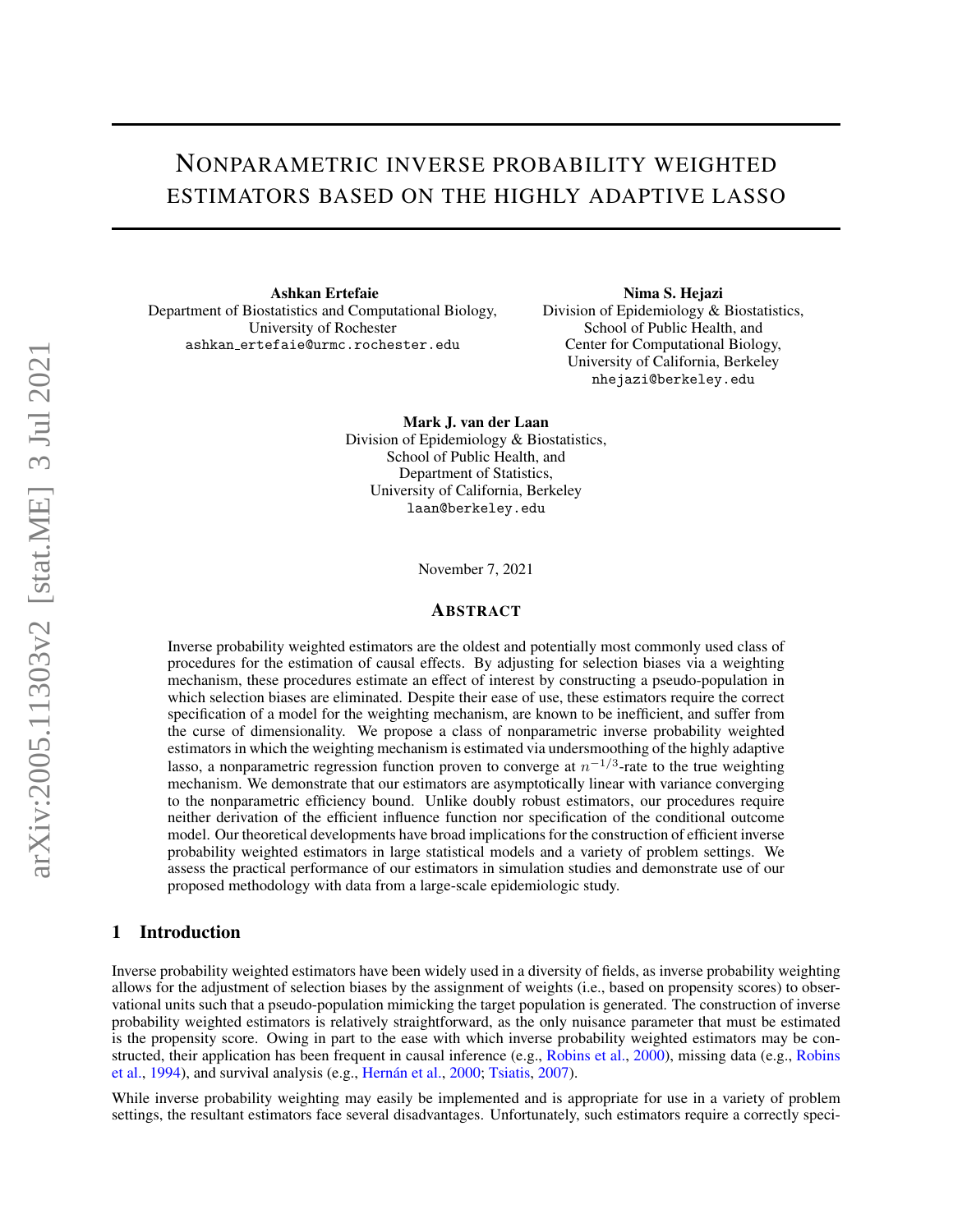fied estimate of the propensity score to produce consistent estimates of the target parameter and can be inefficient in certain settings (e.g., randomized controlled trials). What is more, inverse probability weighted estimators suffer from the curse of dimensionality, as their rate of convergence depends entirely on the convergence rate of the postulated model for the propensity score. This latter requirement has proven a significant obstacle to investigators wishing to use data adaptive techniques in the estimation of propensity scores. To overcome these significant shortcomings, van der Laan (2014) proposed the *targeted* inverse probability weighted estimator, which facilities the use of data adaptive techniques in estimating the relevant weight functions. While the targeted estimator is asymptotically linear, it has been shown to suffer from issues of irregularity (van der Laan, 2014). Alternatively, doubly robust estimation procedures, which are based on constructing models for both the propensity score and the outcome mechanism (Bang & Robins, 2005), were proposed. Doubly robust estimators are consistent for the target parameter when either one of the two nuisance parameters is consistently estimated; moreover, such estimators are efficient when both nuisance parameter estimators are correctly specified (Rotnitzky et al., 1998; van der Laan & Robins, 2003). While doubly robust estimators allow two opportunities for consistent estimation, their performance depends critically on the choice of estimators of these nuisance parameters. When finite-dimensional models are used to estimate the two nuisance parameters, doubly robust estimators may perform poorly, due to the possibility of model misspecification in either of the nuisance parameter estimators (Kang & Schafer, 2007; Cao et al., 2009; Vermeulen & Vansteelandt, 2015, 2016). Although doubly robust procedures facilitate the use of data adaptive techniques for modeling nuisance parameters, the resultant estimator can be irregular with large bias and a slow rate of convergence when either of the nuisance parameters is inconsistently estimated. To ease such issues, van der Laan (2014) proposed a targeted doubly robust estimator that does not suffer from the irregularity issue; the properties of this estimation procedure were subsequently further investigated by Benkeser et al. (2017).

While many data adaptive regression techniques have been shown to provide consistent estimates in flexible models, establishing the rate of convergence for such approaches is often a significant obstacle. Among such approaches, the highly adaptive lasso stands out for its ability to flexibly estimate arbitrary functional forms with a fast rate of convergence under relatively mild conditions. The highly adaptive lasso is a nonparametric regression function that minimizes a loss-specific empirical risk over linear combinations of indicator basis functions under the constraint that the sum of the absolute value of the coefficients is bounded by a constant (van der Laan, 2017; van der Laan & Bibaut,  $2017$ ). Letting the space of the functional parameter be a subset of the set of càdlàg (right-hand continuous with lefthand limits) functions with sectional variation norm bounded by a finite constant, van der Laan (2017) showed that the highly adaptive lasso estimator converges to the true value at a rate faster than  $n^{-1/4}$ , regardless of dimensionality *d*. Bibaut & van der Laan (2019) subsequently improved this convergence rate to  $n^{-1/3} \log(n)^{d/2}$ . Unlike most existing data adaptive techniques that require local smoothness assumptions on the true functional form, the finite sectional variation norm assumption imposed by the highly adaptive lasso constitutes only a (less restrictive) global smoothness assumption, making it a powerful approach for use in a variety of settings.

We show that inverse probability weighted estimators can be asymptotically (nonparametric) efficient when the propensity score is estimated using a highly adaptive lasso estimator tuned in a particular manner. Specifically, we show that undersmoothing of the highly adaptive lasso allows for the resultant inverse probability weighted estimator of the target parameter to be asymptotically linear and a solution to an appropriate efficient influence function equation. In the typical construction of highly adaptive lasso estimators, cross-validation is used to determine the sectional variation norm of the underlying functional parameter. By contrast, undersmoothing of the highly adaptive lasso allows for a sectional variation norm greater than the choice made by the global cross-validation selector to be used. A significant challenge arises in finding a suitable choice of sectional variation norm — one that results in sufficient undersmoothing while simultaneously avoiding overfitting. We provide theoretical conditions under which the desired degree of undersmoothing may be achieved; moreover, we supplement our theoretical investigations by providing practical guidance on how appropriate choices may be made for the required tuning parameters in practice. Our proposed approach obviates many of the challenges associated with the current methods of choice, namely

- (i) in contrast with standard inverse probability weighted estimators, our estimators do not suffer from an *asymptotic* curse of dimensionality, allowing the construction of asymptotically efficient estimators;
- (ii) in contrast with targeted inverse probability weighted estimators, our estimators do not suffer from potential issues of irregularity; and
- (iii) in contrast with typical doubly robust and efficient estimators, our estimators rely on only a single nuisance parameter and may be formulated without derivation of the efficient influence function.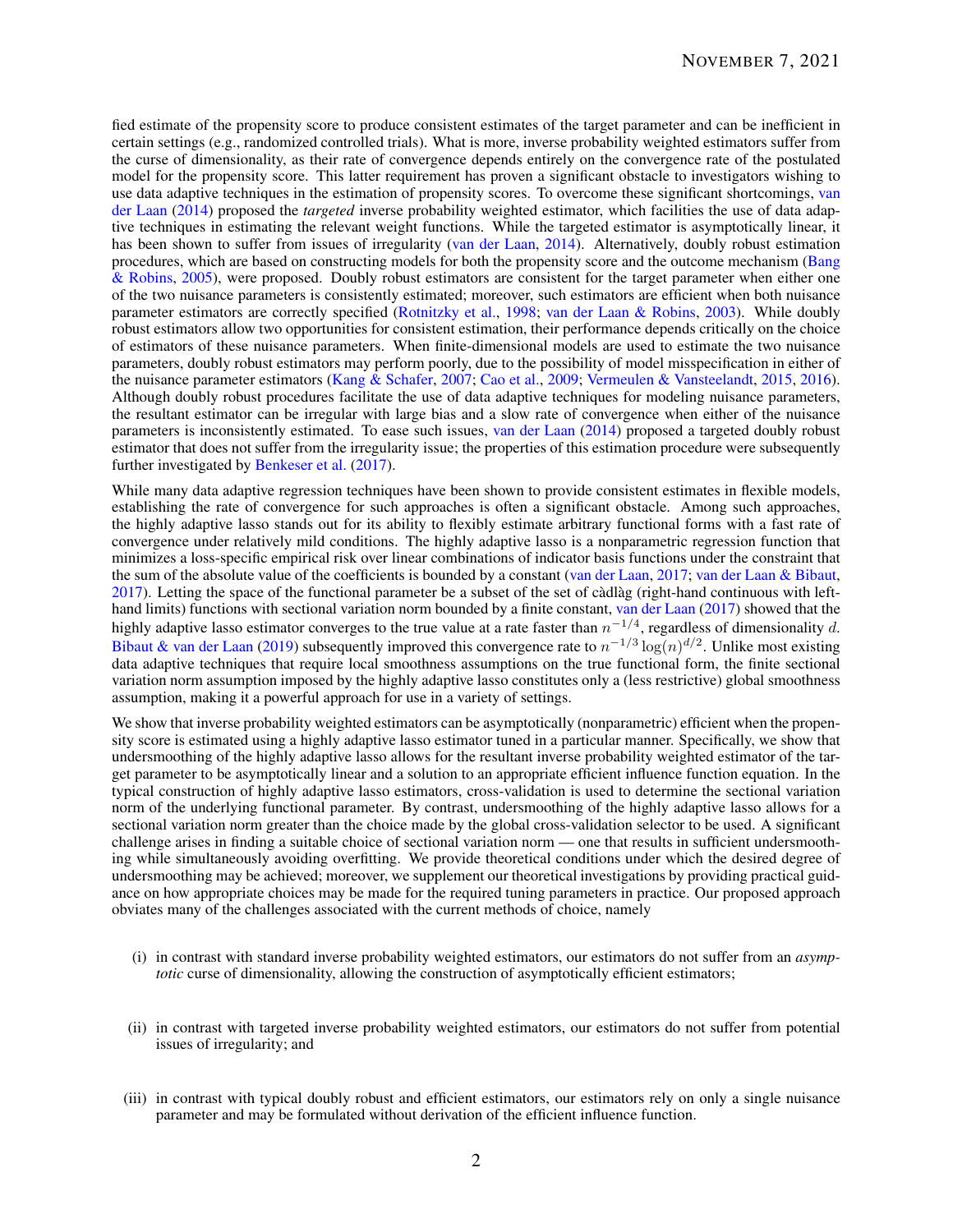# 2 Preliminaries

## 2.1 Problem formulation, notation, and target parameter

Consider data generated by typical cohort sampling: let  $O = (W, A, Y) \sim P_0 \in \mathcal{M}$  be the data on a given observational unit, where  $P_0$ , the distribution of *O*, lies in the nonparametric model M.  $W \in \mathcal{W}$  constitutes baseline covariates measured prior to treatment  $A \in \{0,1\}$ ; *Y* is an outcome of interest. Suppose we observe a sample of *n* independent and identically distributed units  $O_1, \ldots O_n$ , whose empirical distribution we denote  $P_n$ . We let  $Pf = \int \hat{f}(o) dP(o)$  for a given function  $f(o)$  and distribution *P*, denoting by  $\mathbb{E}_P$  expectations with respect to *P*. Let  $G : \mathcal{M} \to \mathcal{G}$  be a functional nuisance parameter where  $\mathcal{G} = \{G(P) : P \in \mathcal{M}\}\)$ . We use  $G \equiv G(P) \equiv G(P)(A | W)$ to denote the treatment mechanism under an arbitrary distribution  $P \in \mathcal{M}$ . We refer to the treatment mechanism under the true data-generating distribution as  $G_0$ , that is,  $G_0 = G(P_0)$ . Letting  $Y^a$  be the potential outcome that would have been observed under the intervention  $do(A = a)$  (Pearl, 2000), we define the full data unit X as  $X = \{W, Y^0, Y^1\} \sim P_X \in \mathcal{M}^F$ . A common parameter of interest is the mean counterfactual outcome under treatment, i.e.,  $\Psi^F(P_X) = \mathbb{E}_{P_X}(Y^1)$ , where  $\Psi^F : \mathcal{M}^F \to \mathbb{R}$  and  $\mathcal{M}^F$  is the nonparametric model for the full data  $X$ . While we present our results in the context of this target parameter, we stress that our developments extend to any arbitrary  $a \in A$  without loss of generality. Define the corresponding full data canonical gradient  $D^F(X, \Psi^F) = \{Y^1 - \Psi^F(P_X)\}$  and allow  $\Pi$  to be a projection operator in the Hilbert space  $L_0^2(P)$  with inner product  $\langle h_1, h_2 \rangle = \mathbb{E}_P(h_1 h_2)$ . To identify the causal effect of interest, we assume consistency (i.e.,  $Y_i = Y^{A_i}$ ) and no unmeasured confounding or strong ignorability (i.e.,  $A \perp Y^a \mid W$ ) (Pearl, 2000; Imbens & Rubin, 2015; Hernán & Robins, 2020). Consistency links the potential outcomes to those observed while strong ignorability is a particular case of the randomization (i.e., coarsening at random) assumption.

## 2.2 Inverse probability weighted mapping

As we only observe one of the potential outcomes for each unit, we define an inverse probability weighted mapping of  $D^F(X, \Psi^F)$  so as to estimate the target parameter  $\Psi(P_X)$  using the observed data:

$$
U_G(O; \Psi) = \frac{AY}{G(1 \mid W)} - \Psi(P),
$$

where  $\Psi : \mathcal{M} \to \mathbb{R}$ . Here,  $\Psi(P) = \mathbb{E}_P(Y^1) = \mathbb{E}_P\{\mathbb{E}_P(Y \mid A = 1, W)\}\$ . Under the standard identification assumptions noted in section 2.1,  $\mathbb{E}_P\{U_G(O; \Psi) \mid X\} = D^F(X, \Psi^F)$ . Under coarsening at random, the tangent space of *G* may be defined as  $T_{\text{CAR}} = \{\eta(A, W) : \mathbb{E}_{P_0} \{\eta(A, W) \mid W\} = 0\}$ . The canonical gradient of  $\Psi$  at a distribution  $P \in \mathcal{M}$  is

$$
D^*(P) = U_G(O; \Psi) - D_{\text{CAR}}(P),
$$

where  $D_{\text{CAR}}(P) = \prod_{i} \{ U_G(\Psi) | T_{\text{CAR}} \}$  (Robins et al., 1994; van der Laan & Robins, 2003). Following van der Laan  $\mathbb{R}^n$ & Robins (2003), we have that  $\prod \{U_G(\Psi) \mid T_{CAR}\} = \mathbb{E}_P \{U_G(O; \Psi) \mid A = 1, W\} - \mathbb{E}_P \{U_G(O; \Psi) \mid W\}$ , which may equivalently be expressed

$$
D_{\text{CAR}}(P) = \frac{A - G(A \mid W)}{G(A \mid W)} Q(1, W),
$$

where  $Q(1, W) = \mathbb{E}_P(Y \mid A = 1, W)$  is the conditional mean outcome.

#### 2.3 The highly adaptive lasso estimator

The highly adaptive lasso is a nonparametric regression function with the capability to estimate infinite-dimensional functional parameters at a near-parametric rate under relatively mild assumptions (van der Laan, 2017; van der Laan & Bibaut, 2017). Benkeser & van der Laan (2016) first demonstrated the utility of this estimator in extensive simulation experiments. In its zeroth-order formulation, the highly adaptive lasso estimator constructs a linear combination of indicator basis functions to minimize the expected value of a loss function under the constraint that the  $L_1$ -norm of the vector of coefficients is bounded by a finite constant matching the sectional variation norm.

Let  $\mathbb{D}[0, \tau]$  be the Banach space of *d*-variate real-valued càdlàg functions on a cube  $[0, \tau] \in \mathbb{R}^d$ . For each function *f* ∈  $\mathbb{D}[0, \tau]$ , define the supremum norm as  $||f||_{\infty} = \sup_{w \in [0, \tau]} |f(w)|$ . For any subset *s* of  $\{0, 1, ..., d\}$ , partition  $[0, \tau]$  in  $\{0\}$ { $\cup_s$  $(0_s, \tau_s]$ } and define the sectional variation norm of a given *f* as

$$
||f||_{\nu}^* = |f(0)| + \sum_{s \subset \{1, ..., d\}} \int_{0_s}^{\tau_s} |df_s(u_s)|,
$$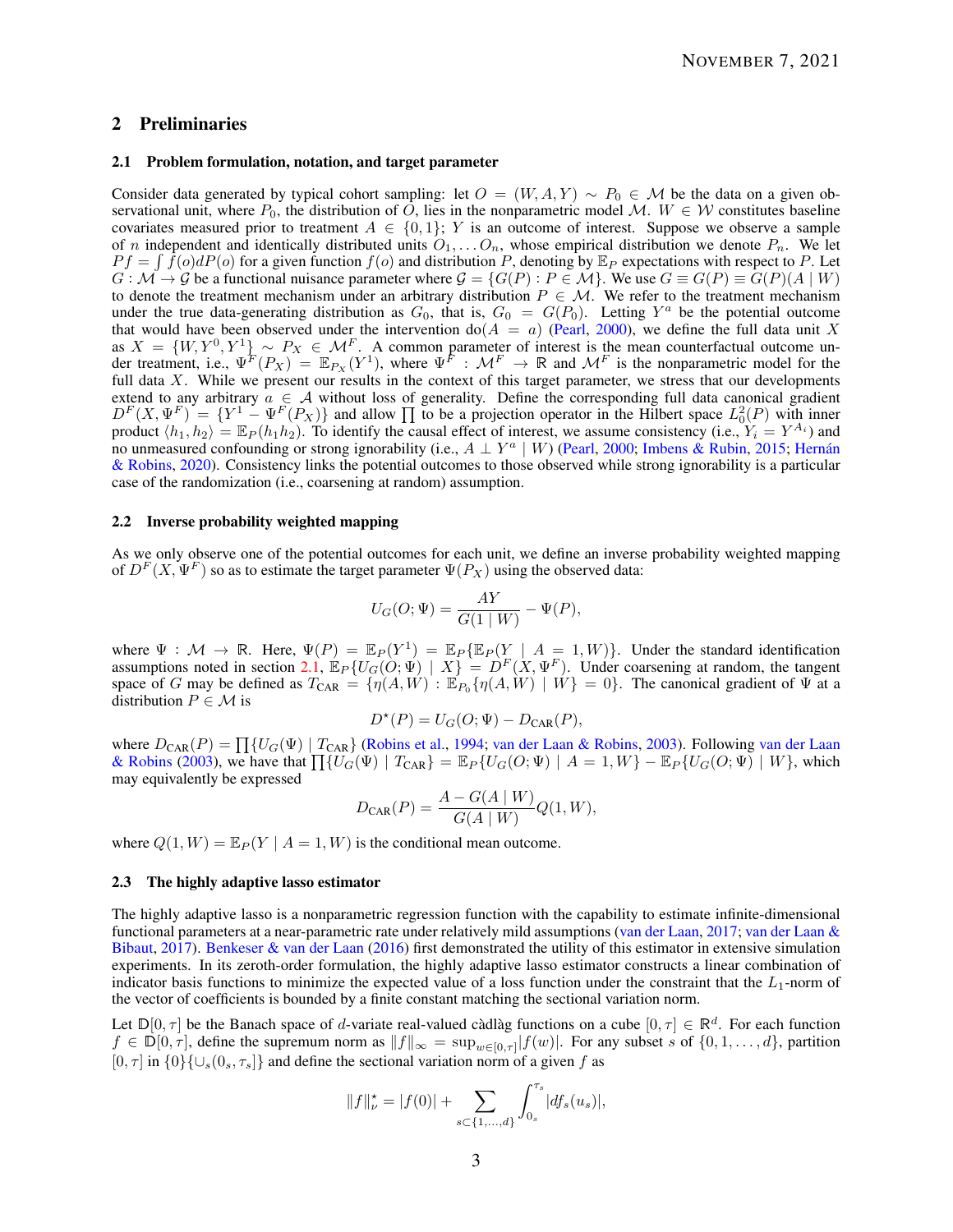where the sum is over all subsets of the coordinates  $\{0, 1, \ldots, d\}$ . For a given subset  $s \subset \{0, 1, \ldots, d\}$ , define  $u_s = (u_j : j \in s)$  and  $u_{-s}$  as the complement of  $u_s$ . Then,  $f_s : [0_s, \tau_s] \to \mathbb{R}$ , defined as  $f_s(u_s) = f(u_s, 0_s)$ . Thus,  $f_s(u_s)$  is a section of f that sets the components in the complement of *s* to zero, i.e, varying only along components in *us*.

Under the assumption that our nuisance functional parameter  $G \in \mathbb{D}[0, \tau]$  has finite sectional variation norm, logit *G* may be represented (Gill et al., 1995):

$$
logit G(w) = logit G(0) + \sum_{s \subset \{1, ..., d\}} \int_{0_s}^{w_s} d\logit G_s(u_s)
$$
  
= logit G(0) +  $\sum_{s \subset \{1, ..., d\}} \int_{0_s}^{\tau_s} 1(u_s \le w_s) d\logit G_s(u_s).$  (1)

The representation in equation 1 may be approximated using a discrete measure that puts mass on each observed *Ws,i*, denoted by  $\beta_{s,i}$ . Letting  $\phi_{s,i}(c_s) = \mathbb{1}(w_{s,i} \leq c_s)$ , where  $w_{s,i}$  are support points of logit  $G_s$ , we have

$$
logit\,G_{\beta} = \beta_0 + \sum_{s \subset \{1, ..., d\}} \sum_{i=1}^{n} \beta_{s,i} \phi_{s,i},
$$

where  $|\beta_0| + \sum_{s \subset \{1,\dots,d\}} \sum_{i=1}^n |\beta_{s,i}|$  is an approximation of the sectional variation norm of logit *G*. The loss-based highly adaptive lasso estimator *β<sup>n</sup>* may then be defined as

$$
\beta_{n,\lambda} = \underset{\beta: |\beta_0| + \sum_{s \subset \{1, ..., d\}} \sum_{i=1}^n |\beta_{s,i}| < \lambda}{P_n L(\text{logit } G_\beta)},
$$

where  $L(\cdot)$  is an appropriate loss function and  $P_n f = n^{-1} \sum_{i=1}^n f(O_i)$ . Denote by  $G_{n,\lambda} \equiv G_{\beta_{n,\lambda}}$  the highly adaptive lasso estimate of  $G_0$ . When the functional nuisance parameter is a conditional probability (e.g., the propensity score for a binary treatment), log-likelihood loss may be used. Different choices of the tuning parameter *λ* result in unique highly adaptive lasso estimators; our goal is to select a highly adaptive lasso estimator that allows the construction of an asymptotically linear inverse probability weighted estimator of  $\Psi(P_0)$ . We let  $\lambda_n$  denote this data adaptively selected tuning parameter.

# 3 Methodology

We estimate the full data parameter  $\Psi^F(P_X)$  using an inverse probability weighted estimator  $\Psi(P_n, G_n)$ , which is a solution to the score equation  $P_n U_{G_n}(\Psi) = 0$ . That is,

$$
\Psi(P_n, G_n) = n^{-1} \sum_{i=1}^n \frac{A_i Y_i}{G_n(A_i \mid W_i)}.
$$
\n(2)

Alternatively, a stabilized inverse probability weighted estimator may be defined as the solution to  $n^{-1}\{A_i(Y_i - K_i(Y_i))\}$  $\Psi(P)$ }/ $\{G_n(A_i \mid W_i)\} = 0$ . The consistency and convergence rate of these estimators relies on the consistency and convergence rate of the estimator *Gn*. While finite-dimensional (i.e., parametric) models are often utilized to construct the propensity score estimator  $G_n$ , it has been widely conceded that such models are not sufficiently flexible to provide a consistent estimator of the nuisance parameter *G*0. Consequently, corresponding confidence intervals for  $\Psi^F(P_X)$  will have coverage tending to zero asymptotically. Flexible, data adaptive regression techniques may be used to improve the consistency of  $G_n$  for  $G_0$ ; however, establishing the asymptotic linearity of the resultant inverse probability weighted estimator Ψ(*Pn, Gn*) can prove challenging. Specifically,

$$
\Psi(P_n, G_n) - \Psi(P_0, G_0) = P_n U_{G_n}(\Psi) - P_0 U_{G_0}(\Psi)
$$
  
=  $(P_n - P_0) U_{G_0}(\Psi) + P_0 \{ U_{G_n}(\Psi) - U_{G_0}(\Psi) \}$   
+  $(P_n - P_0) \{ U_{G_n}(\Psi) - U_{G_0}(\Psi) \}.$  (3)

Assuming  $U_G(\Psi)$  is càdlàg with a universal bound on the sectional variation norm, it can be shown that  $(P_n P_0$  { $U_{G_n}(\Psi) - U_{G_0}(\Psi)$ } =  $o_p(n^{-1/2})$  for each *G*, relying only on standard empirical process theory and the assumption of consistency. Consequently, the asymptotic linearity of our inverse probability weighted estimator relies on the asymptotic linearity of  $P_0\{U_{G_n}(\Psi) - U_{G_0}(\Psi)\}\$ . Since data adaptive regression techniques have a rate of convergence slower than  $n^{-1/2}$ , the bias of  $P_0\{U_{G_n}(\Psi) - U_{G_0}(\Psi)\}\$  will dominate the right-hand side of equation 3.

To show that asymptotic linearity of  $\Psi(P_n, G_n)$  can be established when *G* is estimated using a properly tuned highly adaptive lasso, we introduce Lemma 1, which is an adaptation of Theorem 1 of van der Laan et al. (2019).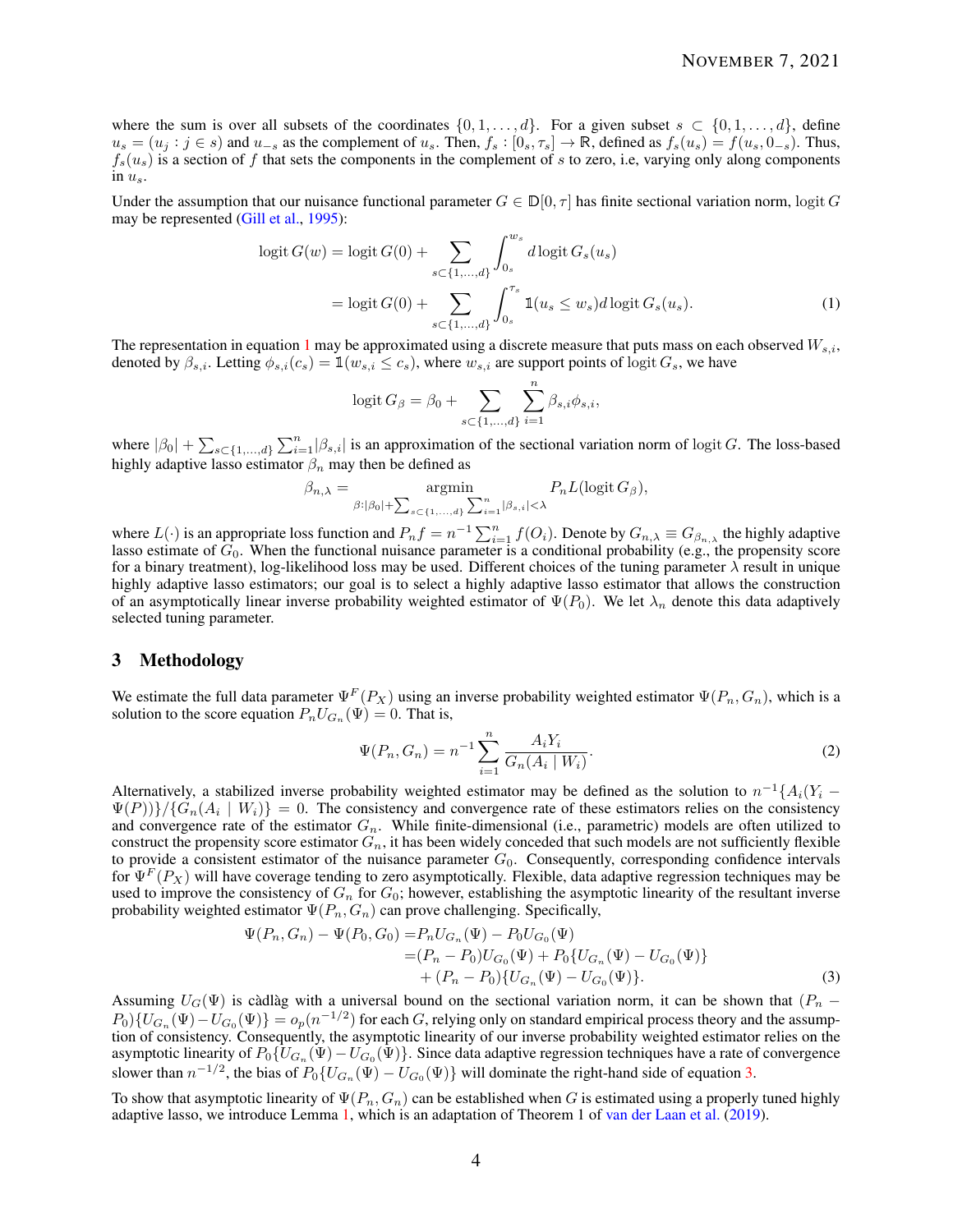**Lemma 1.** Let  $G_{n,\lambda_n}$  be a highly adaptive lasso estimator of G using  $L_1$ -norm bound  $\lambda_n$ . Choosing  $\lambda_n$  such that

$$
\min_{(s,j)\in\mathcal{J}_n} \left\| P_n \frac{d}{d\log t} \frac{d}{G_{n,\lambda_n}} L(\text{logit } G_{n,\lambda_n})(\phi_{s,j}) \right\| = o_p(n^{-1/2}),\tag{4}
$$

*where*  $L(\cdot)$  *is log-likelihood loss and*  $\mathcal{J}_n$  *is a set of indices for the basis functions such that*  $\beta_{n,s,j} \neq 0$ *. Let*  $D(f, G_n)$  =  $f \cdot (A - G_n)$ . Here,  $f$  is càdlàg with finite sectional variation norm, and we let  $\tilde{f}$  be a projection of  $f$  onto the linear span of the basis functions  $\phi_{s,j}$  in  $L^2(P)$ , where  $\phi_{s,j}$  satisfies condition (4). Assuming  $||f - \tilde{f}||_{2,P_0} = O_p(n^{-1/4})$ , it follows that  $P_nD(\tilde{f}, G_n) = o_p(n^{-1/2})$  and  $P_nD(f, G_n) = o_p(n^{-1/2})$  where  $||f - \tilde{f}||_{2, P_0}^2 = \int (f - \tilde{f})^2(o) dP_0(o)$ .

In condition (4),  $d/d \log$ it  $G_{n,\lambda_n} \{L(\log t G_{n,\lambda_n})(\phi_{s,j})\}$  is  $d/d\epsilon \{L(\log t G_{n,\lambda_n} + \epsilon \phi_{s,j})\}$ , denoting the directional derivative of the loss along the path  $\log t G_{n,\lambda_n}^{\epsilon} = \log t G_{n,\lambda_n} + \epsilon \phi_{s,j}$ . Under log-likelihood loss,

$$
\frac{d}{d\epsilon}L(\text{logit}\,G_{n,\lambda_n}^{\epsilon})(\phi_{s,j})\bigg|_{\epsilon=0}=(A-G_{n,\lambda_n})\phi_{s,j}.
$$

Condition (4) implies that those features  $\phi_{s,j}$  that make only a small change in the loss function will, on average, be included, thus undersmoothing the fit. In Theorem 1, we show that the use of an undersmoothed highly adaptive lasso in estimating the nuisance parameter *G* results in inverse probability weighted estimators that are asymptotically linear and efficient in the nonparametric model. This requires two assumptions:

**Assumption 1.** Let  $Q_0(1, W) = \mathbb{E}(Y^1 | W)$  and  $G_0(W)$  be càdlàg with finite sectional variation norm.

**Assumption 2.** Let  $\tilde{f}$  be the projection of  $f = Q_0(1, W)/G_0$  onto a linear span of basis functions  $\phi_{s,j}$  in  $L^2(P)$ , for  $\phi_{s,j}$  *satisfying condition (4). Then,*  $||f - \tilde{f}||_{2, P_0} = O_p(n^{-1/4})$ *.* 

Since the set of càdlàg functions with finite sectional variation norm contains a rich variety of functional forms, assumption 1 is mild in that it would be expected to hold in nearly any practical application. Let's now consider assumption 2. This assumption states that the degree of undersmoothing needs to be such that the generated basis functions in the highly adaptive lasso fit of  $G_n$  are sufficient to approximate  $f$  within an  $n^{-1/4}$  neighborhood of  $f$  (i.e.,  $||f - \tilde{f}||_{2, P_0} = O_p(n^{-1/4})$ ). We know that, even without undersmoothing, these basis functions are sufficient to approximate logit  $G_0$  within an  $n^{-1/3}$  neighborhood (even when the coefficients are estimated). Let  $f = Q_0(1, W)/G_0$ and suppose that  $df_s/d \log t G_s < \infty$  for all sections  $s \in \{0, 1, \ldots, d\}$ . It follows that

$$
f(w) = f(0) + \sum_{s \subset \{1, ..., d\}} \int_{0_s}^{\tau_s} 1\!\!1(u_s \le w_s) df_s(u_s)
$$
  
=  $f(0) + \sum_{s \subset \{1, ..., d\}} \int_{0_s}^{\tau_s} 1\!\!1(u_s \le w_s) \frac{df_s(u_s)}{d \logit G_s(u_s)} d \logit G_s(u_s).$ 

Under this assumption, the set of basis functions needed to approximate  $\log t G$  are also sufficient to approximate *f*. This implies that when logit  $G_0$  has similar complexity to f, assumption 1 may hold without undersmoothing, where function complexity is measured by the support set for the knot points of the basis functions. On the other hand, when  $G_0$  is a simple function (e.g., in randomized controlled trials), undersmoothing is more likely to be needed so that the undersmoothed  $d \log t G_n$  has a rich enough support to approximate  $f$ . In general, as  $f$  becomes more complex relative to  $G_0$ , more undersmoothing would be required. We examine this phenomenon in Section S<sub>2</sub> of the Supplementary Material. In our simulations we observe that even in the extreme case that  $G_0(W) = 0.5$  and  $Q_0$  is a real function of W, undersmoothing still improves the efficiency of inverse probability weighted estimator based on the highly adaptive lasso.

**Theorem 1.** Let  $G_{n,\lambda_n}$  be a highly adaptive lasso estimator of  $G_0$  using bound on the  $L_1$ -norm equal to  $\lambda_n$ , where  $\lambda_n$  *is a data-dependent parameter chosen to satisfy condition (4). Under assumptions 1 and 2, the estimator*  $\hat{\psi}$  =  $\Psi(P_n,G_{n,\lambda_n})$  will be asymptotically efficient with influence function

$$
\hat{\psi} - \psi_0 = P_n \{ U_{G_0}(\Psi) - D_{CAR}(P_0) \} + o_p(n^{-1/2}),
$$

*where*  $\psi_0 = \Psi(P_0)$ *.* 

Intuitively, Theorem 1 states that when the highly adaptive lasso estimator *Gn,λ<sup>n</sup>* is properly undersmoothed, the resultant estimate will include a rich enough set of basis functions to approximate any arbitrary càdlàg function with finite sectional variation norm (as per Lemma 1). With respect to the asymptotic linearity result, condition (4) implies that the chosen set of basis functions must be sufficient to solve the efficient influence function equation, that is,  $P_nD_{\text{CAR}}(G_{n,\lambda_n}, Q_0) = o_p(n^{-1/2})$ . A complete proof of this result is given in Section S1 of the Supplementary Material.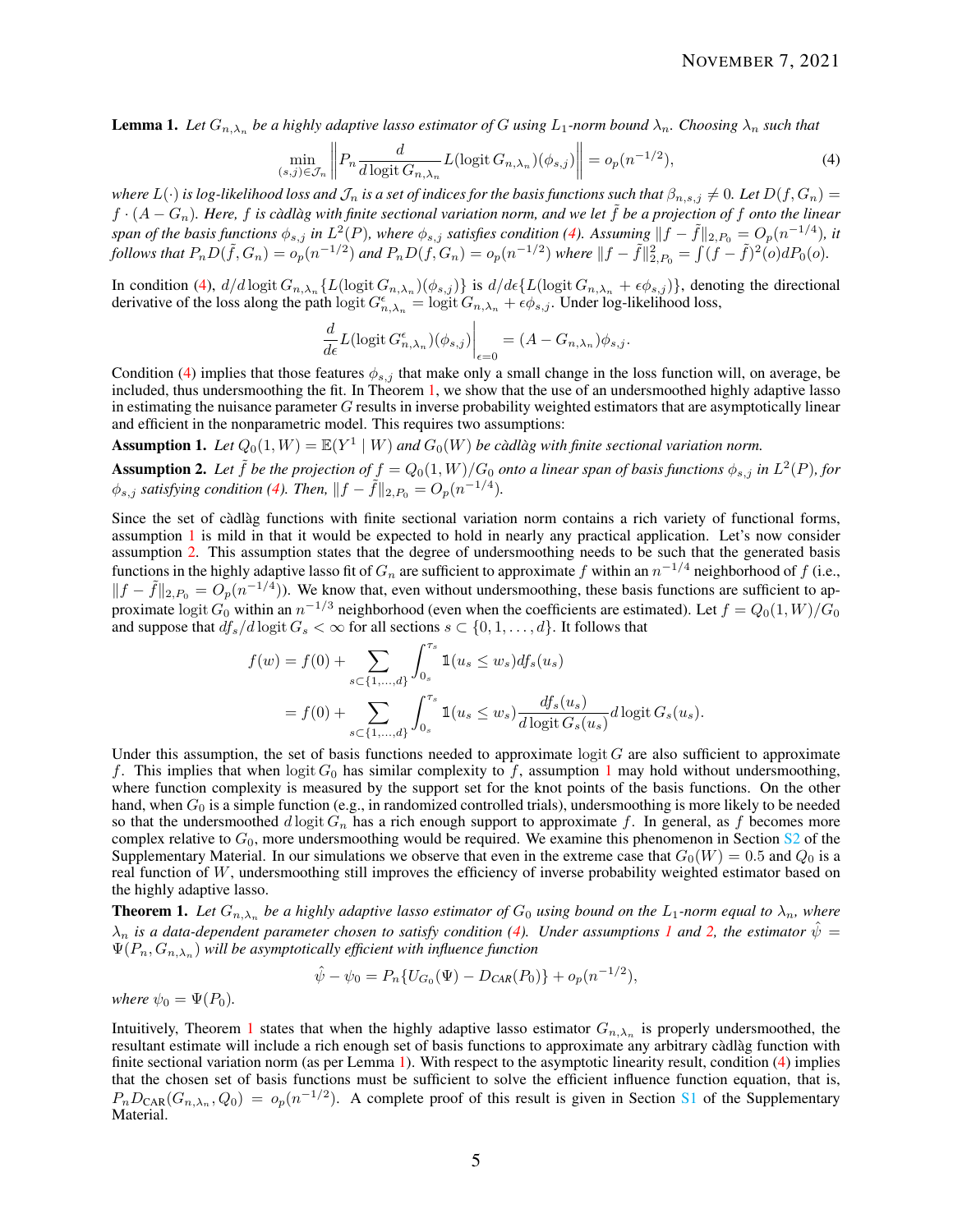# 4 Estimation

## 4.1 Cross-fitted inverse probability weighting estimator

In order to circumvent the requirement that initial estimates of nuisance parameters constructed by data adaptive regression fall in a Donsker class, cross-fitting may be used to establish asymptotic linearity of the resultant estimator (Klaassen, 1987). Thus, cross-fitting may allow for the relaxation of the assumption of a finite sectional variation norm for both  $Q_0$  and  $G_0$  (i.e., assumption 1). Even when  $G_0$  falls in a Donsker class (e.g., when the selected  $L_1$ norm remains bounded), estimating the propensity score *G<sup>n</sup>* using *V* -fold cross-fitting can improve the finite-sample performance of our estimators.

To employ *V* -fold cross-fitting, split the data, uniformly at random, into *V* mutually exclusive and exhaustive sets of size approximately  $nV^{-1}$ . Denote by  $P_{n,v}^0$  the empirical distribution of a training sample and by  $P_{n,v}^1$  the empirical distribution of a validation sample. For a given *λ*, exclude a single (validation) fold of data and fit the highly adaptive lasso using data from the remaining  $(V - 1)$  folds; use this model to estimate the propensity scores for observational units in the holdout (validation) fold. Repeat this process *V* times, such that holdout estimates of the propensity score are available for all observational units. The cross-fitted inverse probability weighted estimator  $\hat{\Psi}(P^1_{n,v}, G_{n,\lambda})$  is the solution to  $V^{-1}\sum_{v=1}^{V} P_{n,v}^1 U_{G_{n,\lambda,v}}(\Psi) = 0$ , where  $G_{n,\lambda,v}(A \mid W)$  is the estimate of  $G_0(A \mid W)$  applied to the training sample for the v<sup>th</sup> sample split for a given  $\lambda$ .

Theorem 2, found in the Supplementary Material, shows that the cross-fitted inverse probability weighted estimator is asymptotically linear, allowing for the sectional variation norm of  $G_n$  to diverge as *n* increases, thus relaxing assumption 1. In our numerical experiments, presented in Section 5 and Section S2 of the Supplementary Material, we find that a particular degree of undersmoothing keeps the selected *L*1-norm bounded as *n* increases, across a diversity of scenarios. Consequently, we view cross-fitting primarily as providing a finite sample improvement.

## 4.2 Undersmoothing in practice

Undersmoothing is crucial for both asymptotic linearity and efficiency of our proposed estimators. Our theoretical results show that targeted undersmoothing of the highly adaptive lasso estimator of *G* can result in an inverse probability weighted estimator  $\hat{\psi}$  that is a solution to the efficient influence function equation. In practice, an  $L_1$ -norm bound for an estimate of *G* may be obtained such that

$$
\lambda_n = \underset{\lambda}{\text{argmin}} \left| V^{-1} \sum_{v=1}^V P_{n,v}^1 D_{\text{CAR}}(G_{n,\lambda,v}, Q_{n,v}) \right|, \tag{5}
$$

where  $Q_{n,v}$  is a cross-validated highly adaptive lasso estimate of  $Q_0(1, W)$  with the  $L_1$ -norm bound based on the global cross-validation selector. For a general censored data problem and inverse probability of censoring weighted highly adaptive lasso estimator, in certain complex settings, the derivation of the efficient influence function can become involved. This arises, for example, in longitudinal settings with many decision points. For such settings, alternative criteria that do not require knowledge of the efficient influence function may prove useful. To this end, we propose the criterion:

$$
\lambda_n = \operatorname*{argmin}_{\lambda} V^{-1} \sum_{v=1}^{V} \left[ \sum_{(s,j) \in \mathcal{J}_n} \frac{1}{\|\beta_{n,\lambda,v}\|_{L_1}} \left| P_{n,v}^1 \tilde{S}_{s,j}(\phi, G_{n,\lambda,v}) \right| \right],\tag{6}
$$

in which  $\|\beta_{n,\lambda}\|_{L_1} = |\beta_{n,\lambda,0}| + \sum_{s \in \{1,\dots,d\}} \sum_{j=1}^n |\beta_{n,\lambda,s,j}|$  is the *L*<sub>1</sub>-norm of the coefficients  $\beta_{n,\lambda,s,j}$  in the highly adaptive lasso estimator  $G_{n,\lambda}$  for a given  $\lambda$ , and  $\tilde{S}_{s,j}(\phi, G_{n,\lambda,v}) = \phi_{s,j}(W) \{A - G_{n,\lambda,v}(1 \mid W)\} \{G_{n,\lambda,v}(1 \mid W)\}$ *W*)}<sup>-1</sup>. This score-based criterion leverages a general characteristic of canonical gradients: propensity score terms always appear in the denominator. Per Lemma 1, enough basis functions must be generated such that  $P_nD(\tilde{f},G_n)$  =  $o_p(n^{-1/2})$ , for  $\tilde{f} = \sum_{(s,j) \in \mathcal{J}_n} \alpha_{s,j} \phi_{s,j}$  (i.e., linear approximation of  $\{G_0(W)\}^{-1} Q_0(1, W)$ ) and a particular vector *α*. While this could be achieved by solving all possible score equations  $P_nS_{s,j}(\phi, G_{n,\lambda,v}) = o_P(n^{-1/2})$  (where  $S_{s,j}(\phi, G_{n,\lambda,v}) = \phi_{s,j}(W) \{A - G_{n,\lambda,v}(1 \mid W)\}$ , such an approach is not feasible in finite samples. Instead, our approach allows for increasing  $\lambda$  — thereby successively solving as many score equations as possible for a given sample — until a desired tradeoff between decreasing the score  $\bar{S}_{s,j}(\phi, G_{n,\lambda,v})$  (i.e., equation 6) and increasing the variance of the weight function  $\{G_{n,\lambda,v}(1 \mid W)\}^{-1}$  is achieved. This corresponds to a bias-variance tradeoff for our functional parameter. Another key component of our score criterion is the  $L_1$ -norm  $\|\beta_{n,\lambda}\|_{L_1}$ . Under assumption 1, as  $\lambda$  increases, the  $L_1$ -norm increases, but its rate of increase diminishes as  $\lambda$  diverges. Hence, at a certain point in the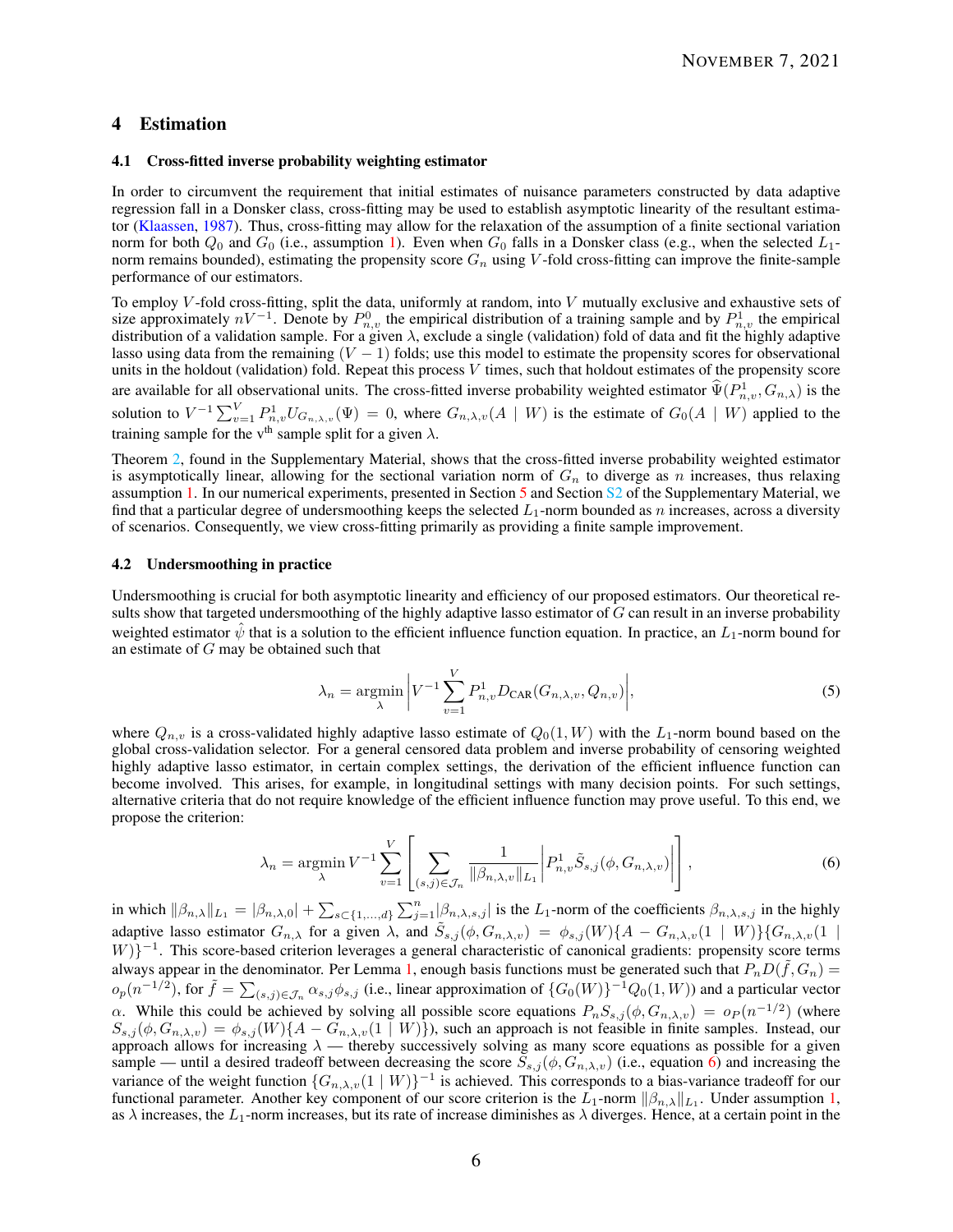grid of  $\lambda$ , decreases in  $S_{s,j}(\phi, G_{n,\lambda,v})/\|\beta_{n,\lambda}\|_{L_1}$  are insufficient for satisfying equation 6, which starts increasing on account of  $\{G_{n,\lambda,v}(1 \mid W)\}^{-1}$ .

In both of the proposed undersmoothing criteria, the series of propensity score models based on the highly adaptive lasso is constructed as follows. First, an initial model is fit via global cross-validation (to choose a starting value  $\lambda_{\rm cv}$ ). Next, undersmoothed models are constructed by weakening the restriction placed on the  $L_1$ -norm (i.e.,  $\lambda \geq \lambda_{CV}$ ). Then, the value of  $\lambda$  is increased until the target criterion is satisfied, allowing a particular model in the sequence to be selected.

## 4.3 Stability under near-violations of positivity

In practice, the estimated propensity score may fall close to the boundaries of the unit interval. In such cases, the assumption of positivity may be nearly violated, resulting in large or unstable estimates of the inverse probability weights required for estimator construction. In such situations, undersmoothing may induce further instability by pushing propensity score estimates closer still to the unit interval boundaries. That is, even achieving the degree of undersmoothing required to ensure asymptotic linearity may result in inflating the variance of the resultant inverse probability weighted estimator, compromising its efficiency. To mitigate this tradeoff, we propose truncation of propensity score estimates. For a given positive constant  $\kappa$ , truncation sets all propensity score estimates lower than  $\kappa$ or greater than  $1 - \kappa$  to  $\kappa$  and  $1 - \kappa$ , respectively.

With only slight modification, the previously proposed undersmoothing criteria may be used in selecting an optimal truncation level *κ*. To wit, the selectors given in equations 5 and 6 may be straightforwardly extended to their *κ*truncated variants:

$$
(\lambda_n, \kappa) = \underset{\lambda, \kappa}{\text{argmin}} \left| V^{-1} \sum_{v=1}^V P_{n,v}^1 D_{\text{CAR}}(G_{n,\lambda,v,\kappa}, Q_{n,v}) \right|, \tag{7}
$$

$$
(\lambda_n, \kappa) = \underset{\lambda, \kappa}{\text{argmin}} \ V^{-1} \sum_{v=1}^V \left[ \sum_{(s,j) \in \mathcal{J}_n} \frac{1}{\|\beta_{n,\lambda,v}\|_{L_1}} \left| P_{n,v}^1 \tilde{S}_{s,j}(\phi, G_{n,\lambda,v,\kappa}) \right| \right], \tag{8}
$$

where  $G_{n,\lambda,v,\kappa}$  is the truncated propensity score estimate for a given  $\lambda$  and  $\kappa$ , and  $\tilde{S}_{s,j}(\phi, G_{n,\lambda,v,\kappa}) = \phi_{s,j}(W)\{A G_{n,\lambda,v,\kappa}(1 \mid W) \} \{ G_{n,\lambda,v,\kappa}(1 \mid W) \}^{-1}.$ 

# 5 Numerical Studies

The practical performance of our proposed inverse probability weighted estimators was assessed in several simulation studies. We present two of these studies in the sequel, with three additional scenarios discussed in Section S2 of the Supplementary Material. In the present two scenarios, we assess the performance of our inverse probability weighted estimators against alternatives based on correctly specified parametric models for the propensity score, illustrating that estimators based on undersmoothing of the highly adaptive lasso can be made unbiased and efficient.

In both of the following scenarios, *W*<sup>1</sup> ∼ Uniform(−2*,* 2), *W*<sup>2</sup> ∼ Normal(*µ* = 0*, σ* = 0*.*5), ∼ Normal(*µ* = 0*, σ* = 0.1), and  $\exp(t(x) = \{1 + \exp(-x)\}^{-1}$ . In each setting, we sample  $n \in \{1000, 2000, 3000, 5000\}$  independent and identically distributed observations, applying each estimator to the resultant data. This was repeated 200 times. In both scenarios, the true propensity score  $G_0$  is bounded away from zero (i.e.,  $0.15 < G_0$ ); thus, the positivity assumption holds. In both scenarios, the true treatment effect is zero.

In the first scenario, *A* | *W* ∼ Bernoulli{expit(0.75*W*<sub>1</sub> + 0.5*W*<sub>2</sub>)} and *Y* | *A, W* = 0.5*W*<sub>1</sub> − 2/3*W*<sub>2</sub> +  $\epsilon$ . As both models are linear, parametric inverse probability weighted estimators are expected to be unbiased. In the second scenario, *A* | *W* ∼ Bernoulli{expit(0.5*W*<sub>2</sub><sup>2</sup> − 0.5 exp(*W*<sub>1</sub><sup> $7$ </sup>))} and *Y* | *A, W* = 2*W*<sub>1</sub> − 2*W*<sub>2</sub><sup>2</sup> + *W*<sub>2</sub> + *W*<sub>1</sub>*W*<sub>2</sub> + 0.5+ $\epsilon$ . Due to nonlinearity of the propensity score model, the parametric inverse probability weighted estimator would be expected to exhibit bias while our undersmoothed inverse probability weighted estimators ought to be unbiased and efficient.

We consider different undersmoothing criteria including the minimizer of  $D_{\text{CAR}}$  (equation 5) and the alternative scorebased method (equation 6). Throughout, we use the highly adaptive lasso R package, hal9001 (Coyle et al., 2019), considering basis functions for up to all 2-way interactions of covariates in estimating propensity scores and the outcome  $\mathbb{E}(Y \mid A = 1, W)$ . For comparison, we construct propensity score estimates, using the highly adaptive lasso with *λ*-selector based on cross-validation and a (parametric) logistic regression model with main effect terms for *W*<sup>1</sup> and *W*2. All models were fit using 15-fold cross-validation. All numerical experiments were performed using the R language and environment for statistical computing (R Core Team, 2020).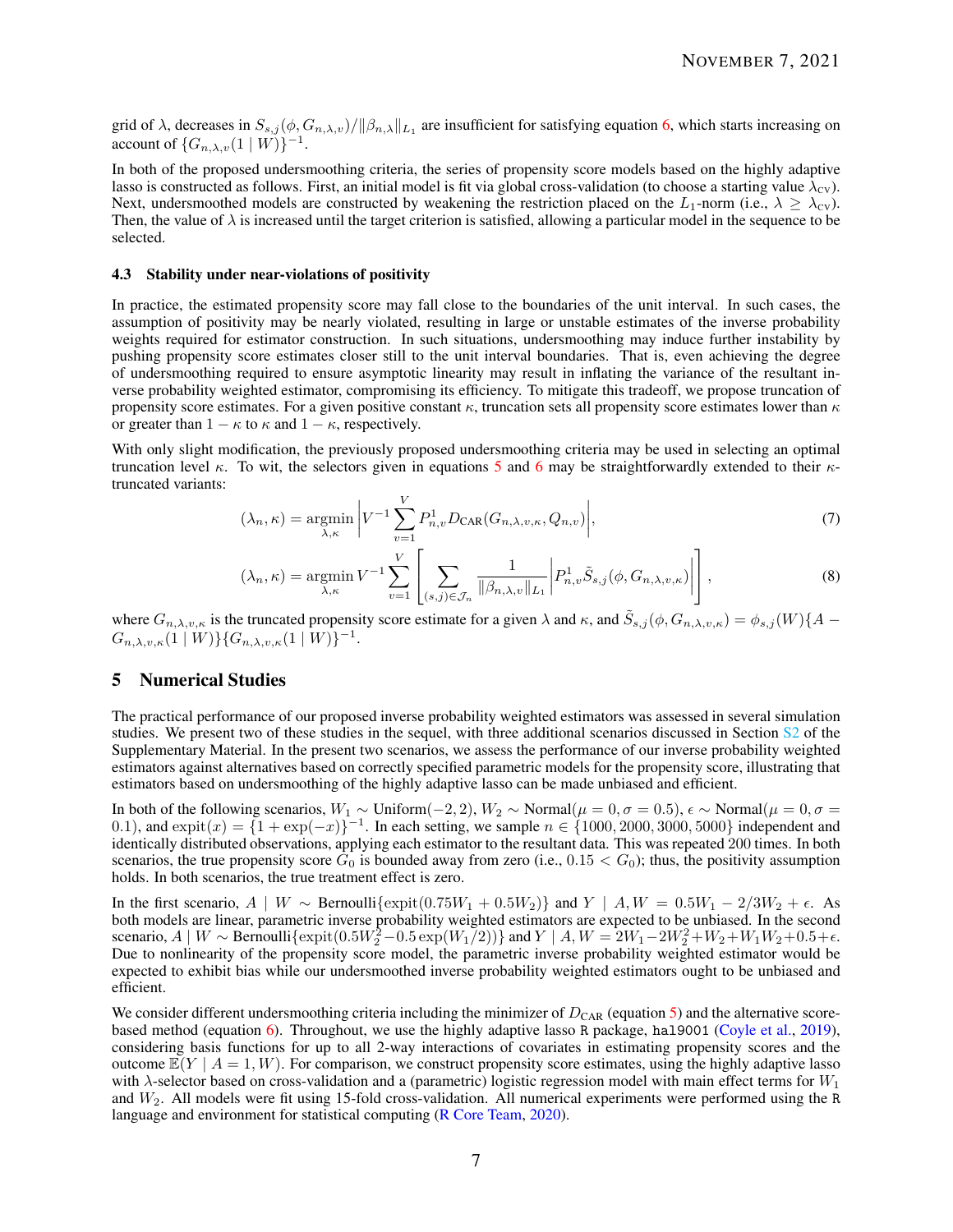

Figure 1: Comparative performance of inverse probability weighting variants in scenario 1. Circle: parametric; Triangle: nonparametric with cross-validated  $\lambda$  selector; "+": *D*<sub>CAR</sub>-based  $\lambda$  selector; "x": score-based  $\lambda$  selector.

Figures 1 and 2 display the results for scenarios 1 and 2, respectively. The inverse probability weighted estimators based on undersmoothing of the highly adaptive lasso outperform those based on the cross-validated highly adaptive lasso in terms of both bias and efficiency, producing similar results as the inverse probability weighted estimators based on the correctly specified parametric model for the propensity score.

The first row of each figure presents the bias and the cross-validated mean of  $D_{\text{CAR}}$  (both scaled by  $n^{1/2}$ ) of the corresponding estimators, where the latter is the objective function in equation 5, and expected to be nearly zero for estimators that solve the efficient influence function equation. While the scaled bias and the cross-validated mean of *D*<sub>CAR</sub> of the cross-validation-based selector diverges (triangle), the undersmoothed highly adaptive lasso and the correctly specified parametric models perform similarly. In terms of coverage,  $D_{\text{CAR}}$ -based criterion achieves the nominal coverage rate of 95%, even for smaller samples sizes, while the cross-validation-based estimator (triangle) yields a poor coverage rate of ≈50%. The score-based undersmoothing selectors perform reasonably well, producing inverse probability weighted estimators with coverage rates  $\approx 90\%$  for  $n = 1000$  and  $\approx 95\%$  at larger sample sizes  $(n \geq 5000)$ . In scenario 2, where the parametric model of the propensity score is misspecified, the parametric inverse probability weighted estimator performs poorly, resulting in inverse probability weighted estimators with coverage rates tending to zero asymptotically. In the same scenario, the score based selector performs as well as the  $D_{CAR}$ based selector producing estimators with coverage rates  $\approx$ 95% for all the sample sizes considered. For both scenarios, we additionally report the selected tuning parameter *λ* based on both the global cross-validation and undersmoothing selectors. Our results illustrate that, as sample size increases, the selected value of the tuning parameter stabilizes. Importantly, this observation implies that the undersmoothing procedure does not lead to violations of the Donsker class assumption.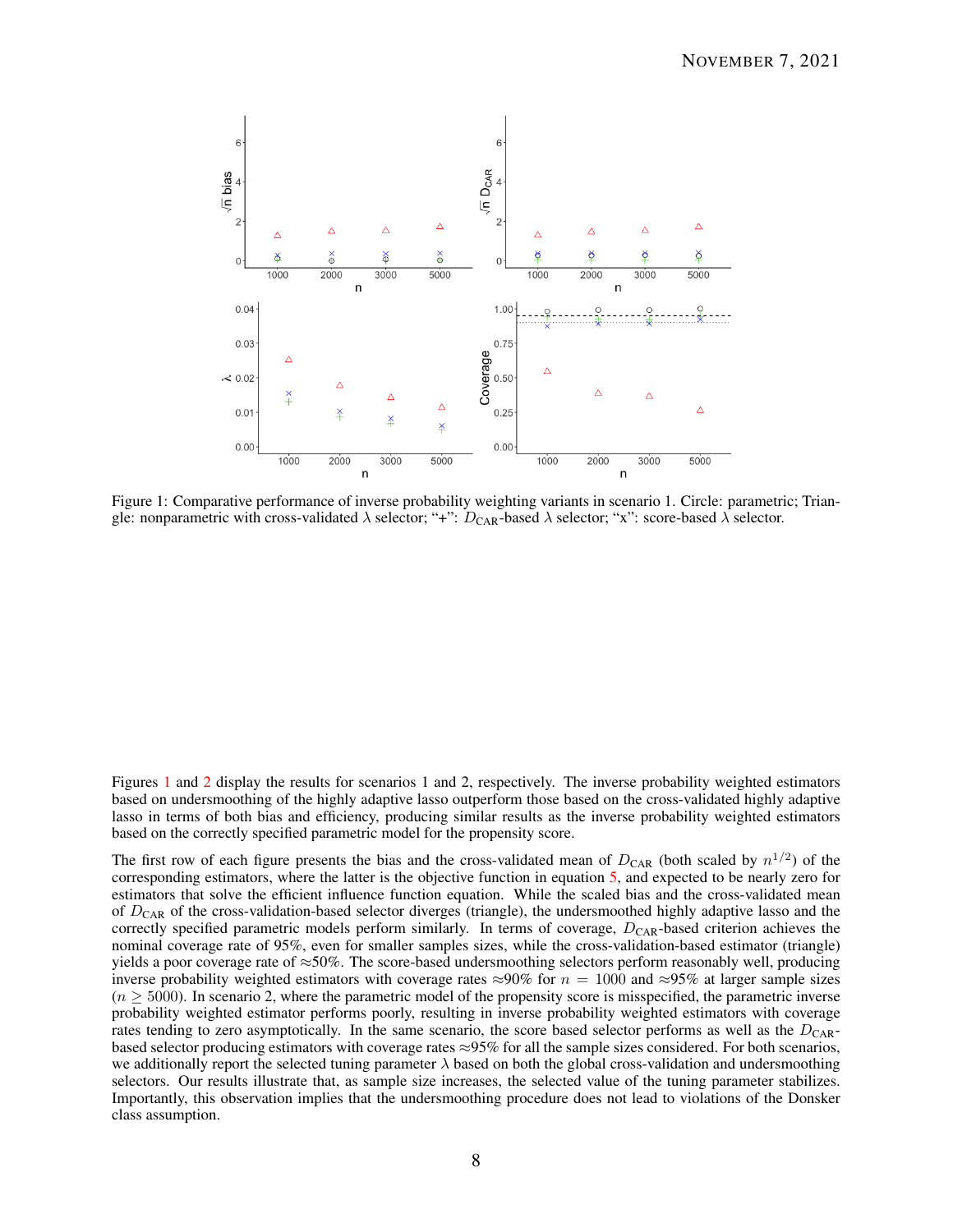

Figure 2: Performance of inverse probability weighting estimators in scenario 2. Circle: parametric; Triangle: nonparametric with cross-validated  $\lambda$  selector; "+":  $D_{\text{CAR}}$ -based  $\lambda$  selector; "x": score-based  $\lambda$  selector.

We provide additional simulation studies in Section S2 of the Supplementary Material, in which we examine the relative performance of our proposed estimators under differing outcome and propensity score models, including settings corresponding to treatment randomization and observational studies with positivity violations.

# 6 Empirical Illustration

## 6.1 Overview and problem setup

We now apply our proposed estimation strategy to assessing the effect of smoking cessation on weight gain, using a subset of data from the National Health and Nutrition Examination Survey Data I Epidemiologic Follow-up Study (NHEFS). As per Hernán & Robins  $(2020)$ , the NHEFS was jointly initiated by the National Center for Health Statistics and the National Institute on Aging, in collaboration with several other agencies of the United States Public Health Service. The study was designed to investigate the impact of a variety of clinical, nutritional, and behavioral factors on health outcomes including morbidity and mortality. The subset of the NHEFS data we consider totaled  $n =$ 1566 cigarette smokers, all between the ages of 25 and 74; the data is available at https://hsph.harvard.edu/ miguel-hernan/causal-inference-book. Each individual must have been present for a baseline visit and a follow-up visit roughly 10 years later. Individual weight gain was measured as a difference between baseline body weight and body weight at a follow-up visit; moreover, individuals were classified as having been in the treatment group if they reported having quit smoking prior to the follow-up visit and in the control group otherwise. Hernán & Robins (2020) caution that this subset of the NHEFS data could suffer from selection bias. As correcting for such a bias is tangent to the illustration of our analytic approach, we forego standard corrections, warning of this as a caveat of our demonstration. In practice, we advocate the use of our strategy in tandem with censoring or selection bias corrections, such as imputation or re-weighting by inverse probability of censoring (e.g., Carpenter et al., 2006; Seaman et al., 2012).

### 6.2 Estimation strategy

We consider estimating the average treatment effect of smoking cessation on weight gain in this subset of the NHEFS cohort  $(n = 1566)$ . A fairly rich set of baseline covariates — including sex, race, age, highest degree of formal education, intensity of smoking, years of smoking, exercise habits, indicators of an active lifestyle, and weight at study onset — were considered as potential baseline confounders of the relationship between smoking cessation and weight gain. Constructing inverse probability weighted estimators for the average treatment effect requires estimation of the propensity score, to model the conditional probability of smoking cessation given potential baseline confounders. An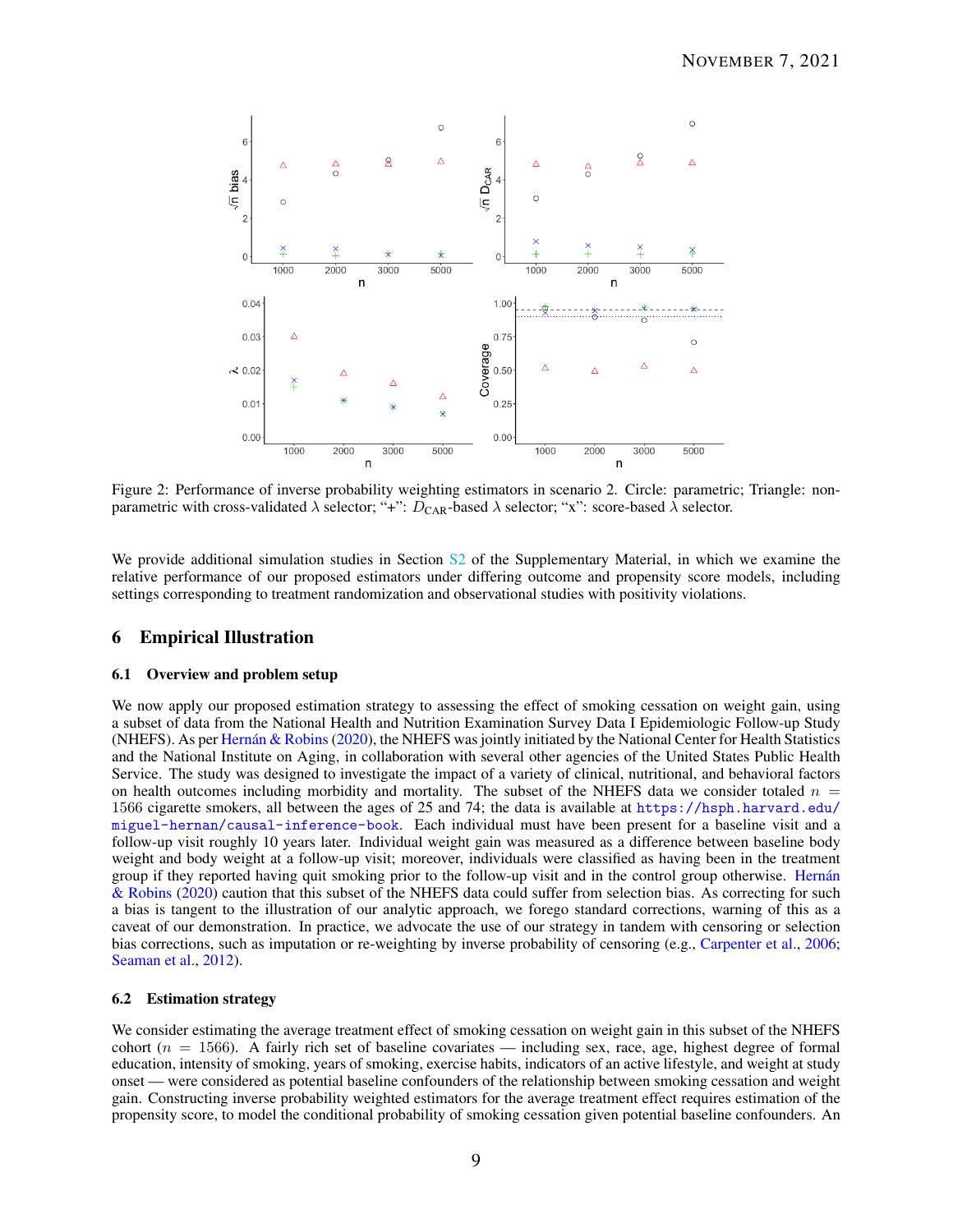inverse probability weighted estimator for the average treatment effect of smoking cessation may be constructed based on distinct estimators of the respective treatment-specific means. We compare estimates of the average treatment effect based on both parametric and nonparametric strategies for estimating the propensity score, including

- (i) logistic regression with main terms for all baseline covariates;
- (ii) logistic regression with main terms for all baseline covariates and with quadratic terms for age, smoking intensity, years of smoking, and baseline weight; and
- (iii) the highly adaptive lasso with basis functions for all terms up to and including 3-way interactions between the baseline covariates, fit with 5-fold cross-validation.

The series highly adaptive lasso of propensity score models was constructed weakening the restriction placed on the *L*1-norm following an fit via global cross-validation.

## 6.3 Results

We apply each of the inverse probability weighted estimators to recover the average treatment effect of smoking cessation on weight gain, controlling for possible confounding by the baseline covariates previously enumerated. Table 1 summarizes the results. Generally, estimates of the average treatment effect were similar across the two classes of inverse probability weighted estimators. When the propensity score was estimated via a main terms logistic regression model, the estimate was 3.32 (CI: [2.15, 4.49]); likewise, when a logistic regression model with several quadratic terms was used, the estimate was 3.42 (CI: [2.24, 4.61]). By contrast, our cross-fitted (10 fold) nonparametric inverse probability weighted estimators based on the highly adaptive lasso produced estimates of 3.23 (CI: [2.21, 4.26]) and 3.38 (CI:  $[2.29, 4.48]$ ), for the  $D_{CAR}$  and score-based variants, respectively. Confidence intervals corresponding to the proposed nonparametric estimators are about 12% shorter than those obtained by the parametric estimators, due to the relatively enhanced efficiency of our estimators. Since the form of the canonical gradient is readily known for the average treatment effect, in this case, the *DCAR*-based estimator provides the most reliable estimate. We note that the *DCAR*-based estimate of the average treatment effect is lower in magnitude than those recovered by parametric methods, suggesting that the impact of smoking cessation on weight gain may perhaps be attenuated when the propensity score is estimated with an approach that is much less likely to be misspecified than the parametric models relied upon in standard practice.

Table 1: Estimates of the average treatment effect from inverse probability weighted estimators using propensity score models based on logistic regression and the highly adaptive lasso selected via the *D*<sub>CAR</sub> and score-based criteria.

| Estimator                                  | Lower 95% CI Estimate Upper 95% CI |      |      |
|--------------------------------------------|------------------------------------|------|------|
| Highly adaptive lasso $(D_{\text{CAR}})$   | 2.21                               | 3.23 | 4.26 |
| Highly adaptive lasso (Score)              | 2.29                               | 3.38 | 4.48 |
| Logistic regression (main terms only)      | 2.15                               | 3.32 | 4.49 |
| Logistic regression (with quadratic terms) | 2.24                               | 3.42 | 4.61 |

# Acknowledgement

We thank David Benkeser for helpful discussions and practical insights. This work was partially supported by the National Institute on Drug Abuse, the National Institute on Alcohol Abuse and Alcoholism, and the National Institute of Allergy and Infectious Diseases (award number R01-AI074345) of the National Institutes of Health.

# **References**

BANG, H. & ROBINS, J. M. (2005). Doubly robust estimation in missing data and causal inference models. *Biometrics* 61, 962–973.

BENKESER, D., CARONE, M., VAN DER LAAN, M. J. & GILBERT, P. B. (2017). Doubly robust nonparametric inference on the average treatment effect. *Biometrika* 104, 863–880.

BENKESER, D. & VAN DER LAAN, M. J. (2016). The highly adaptive lasso estimator. In *2016 IEEE international conference on data science and advanced analytics (DSAA)*. IEEE.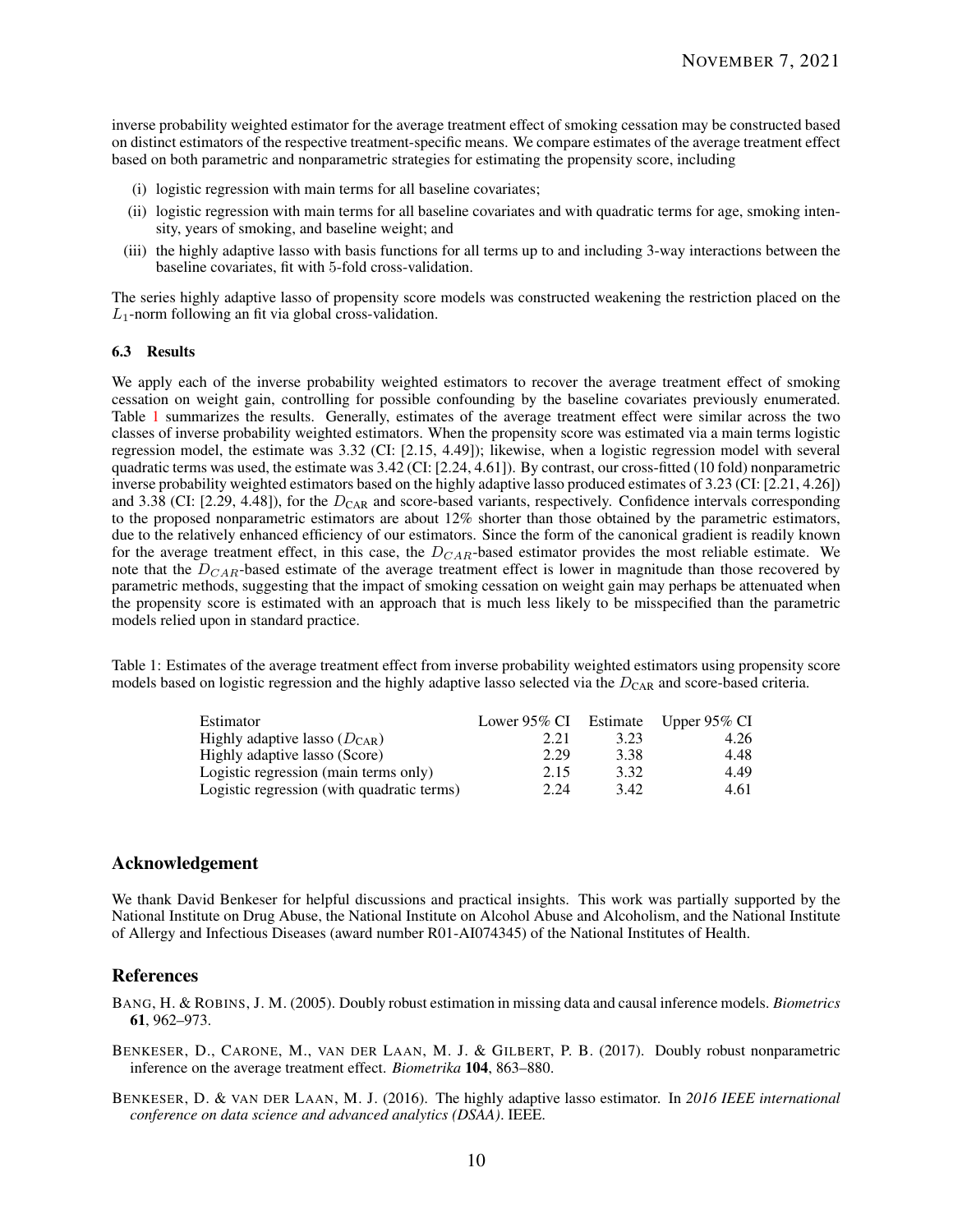- BIBAUT, A. F. & VAN DER LAAN, M. J. (2019). Fast rates for empirical risk minimization over càdlàg functions with bounded sectional variation norm. *arXiv preprint arXiv:1907.09244* .
- CAO, W., TSIATIS, A. A. & DAVIDIAN, M. (2009). Improving efficiency and robustness of the doubly robust estimator for a population mean with incomplete data. *Biometrika* 96, 723–734.
- CARPENTER, J. R., KENWARD, M. G. & VANSTEELANDT, S. (2006). A comparison of multiple imputation and doubly robust estimation for analyses with missing data. *Journal of the Royal Statistical Society: Series A (Statistics in Society)* 169, 571–584.
- COYLE, J. R., HEJAZI, N. S. & VAN DER LAAN, M. J. (2019). *hal9001: The scalable highly adaptive lasso*. R package version 0.2.5.
- GILL, R. D., VAN DER LAAN, M. J. & WELLNER, J. A. (1995). Inefficient estimators of the bivariate survival function for three models. In *Annales de l'IHP Probabilités et statistiques*, vol. 31.
- HERNÁN, M. Á., BRUMBACK, B. & ROBINS, J. M. (2000). Marginal structural models to estimate the causal effect of zidovudine on the survival of HIV-positive men. *Epidemiology* , 561–570.
- HERNÁN, M. A. & ROBINS, J. M. (2020). *Causal Inference: What If.* CRC Boca Raton, FL.
- IMBENS, G. W. & RUBIN, D. B. (2015). *Causal inference in statistics, social, and biomedical sciences*. Cambridge University Press.
- KANG, J. D. & SCHAFER, J. L. (2007). Demystifying double robustness: A comparison of alternative strategies for estimating a population mean from incomplete data. *Statistical science* 22, 523–539.
- KLAASSEN, C. A. (1987). Consistent estimation of the influence function of locally asymptotically linear estimators. *The Annals of Statistics* , 1548–1562.
- PEARL, J. (2000). *Causality: Models, Reasoning, and Inference*. Cambridge University Press, Cambridge.
- R CORE TEAM (2020). *R: A Language and Environment for Statistical Computing*. R Foundation for Statistical Computing, Vienna, Austria.
- ROBINS, J. M., HERNÁN, M. Á. & BRUMBACK, B. (2000). Marginal structural models and causal inference in epidemiology.
- ROBINS, J. M., ROTNITZKY, A. & ZHAO, L. P. (1994). Estimation of regression coefficients when some regressors are not always observed. *Journal of the American statistical Association* 89, 846–866.
- ROTNITZKY, A., ROBINS, J. M. & SCHARFSTEIN, D. O. (1998). Semiparametric regression for repeated outcomes with nonignorable nonresponse. *Journal of the american statistical association* 93, 1321–1339.
- SEAMAN, S. R., WHITE, I. R., COPAS, A. J. & LI, L. (2012). Combining multiple imputation and inverse-probability weighting. *Biometrics* 68, 129–137.
- TSIATIS, A. (2007). *Semiparametric theory and missing data*. Springer Science & Business Media.
- VAN DER LAAN, M. J. (2014). Targeted estimation of nuisance parameters to obtain valid statistical inference. *The international journal of biostatistics* 10, 29–57.
- VAN DER LAAN, M. J. (2017). A generally efficient targeted minimum loss based estimator based on the highly adaptive lasso. *The international journal of biostatistics* 13.
- VAN DER LAAN, M. J., BENKESER, D. & CAI, W. (2019). Efficient estimation of pathwise differentiable target parameters with the undersmoothed highly adaptive lasso. *arXiv preprint arXiv:1908.05607* .
- VAN DER LAAN, M. J. & BIBAUT, A. F. (2017). Uniform consistency of the highly adaptive lasso estimator of infinite-dimensional parameters. *arXiv preprint arXiv:1709.06256* .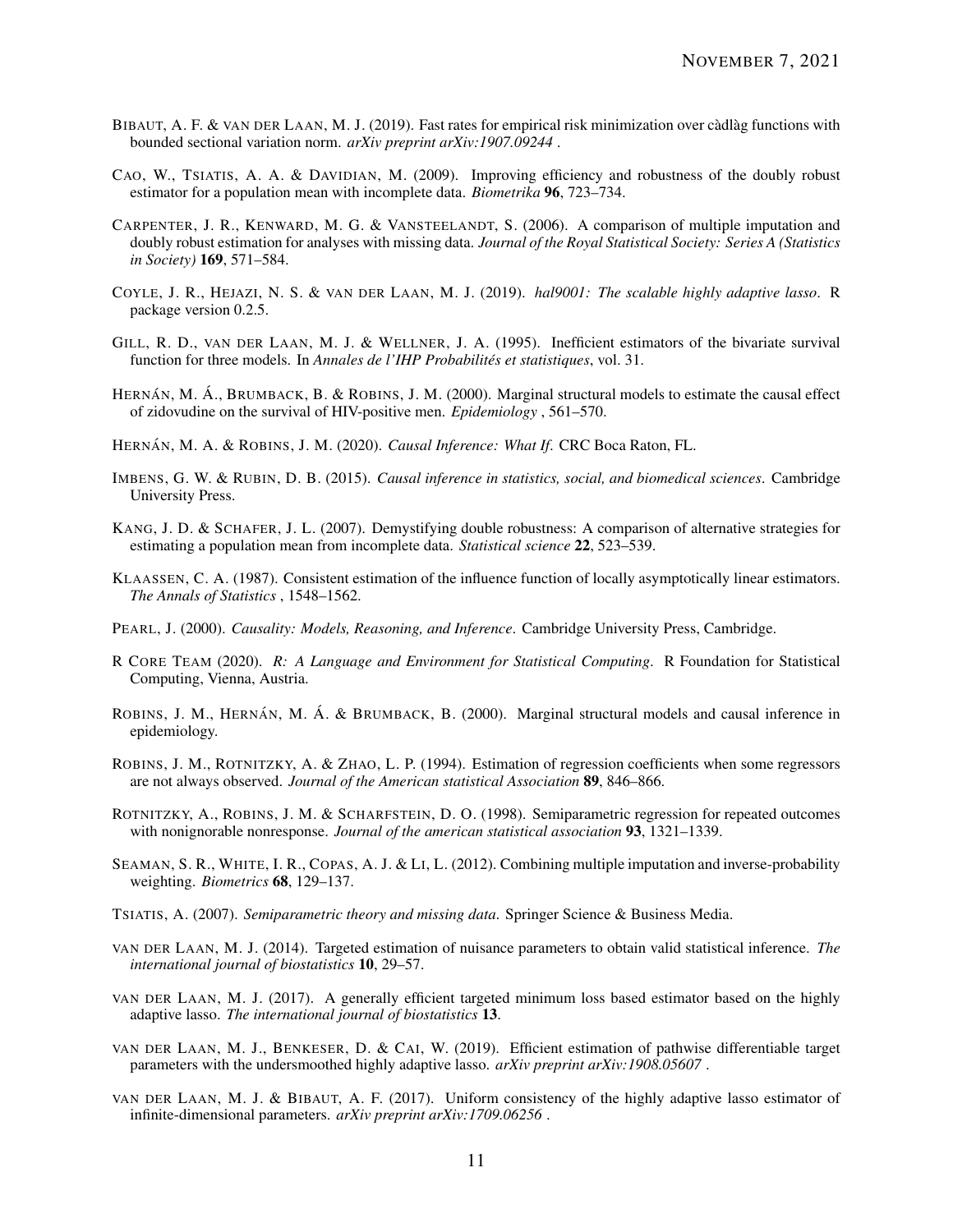- VAN DER LAAN, M. J. & ROBINS, J. M. (2003). *Unified methods for censored longitudinal data and causality*. Springer Science & Business Media.
- VERMEULEN, K. & VANSTEELANDT, S. (2015). Bias-reduced doubly robust estimation. *Journal of the American Statistical Association* 110, 1024–1036.
- VERMEULEN, K. & VANSTEELANDT, S. (2016). Data-adaptive bias-reduced doubly robust estimation. *The international journal of biostatistics* 12, 253–282.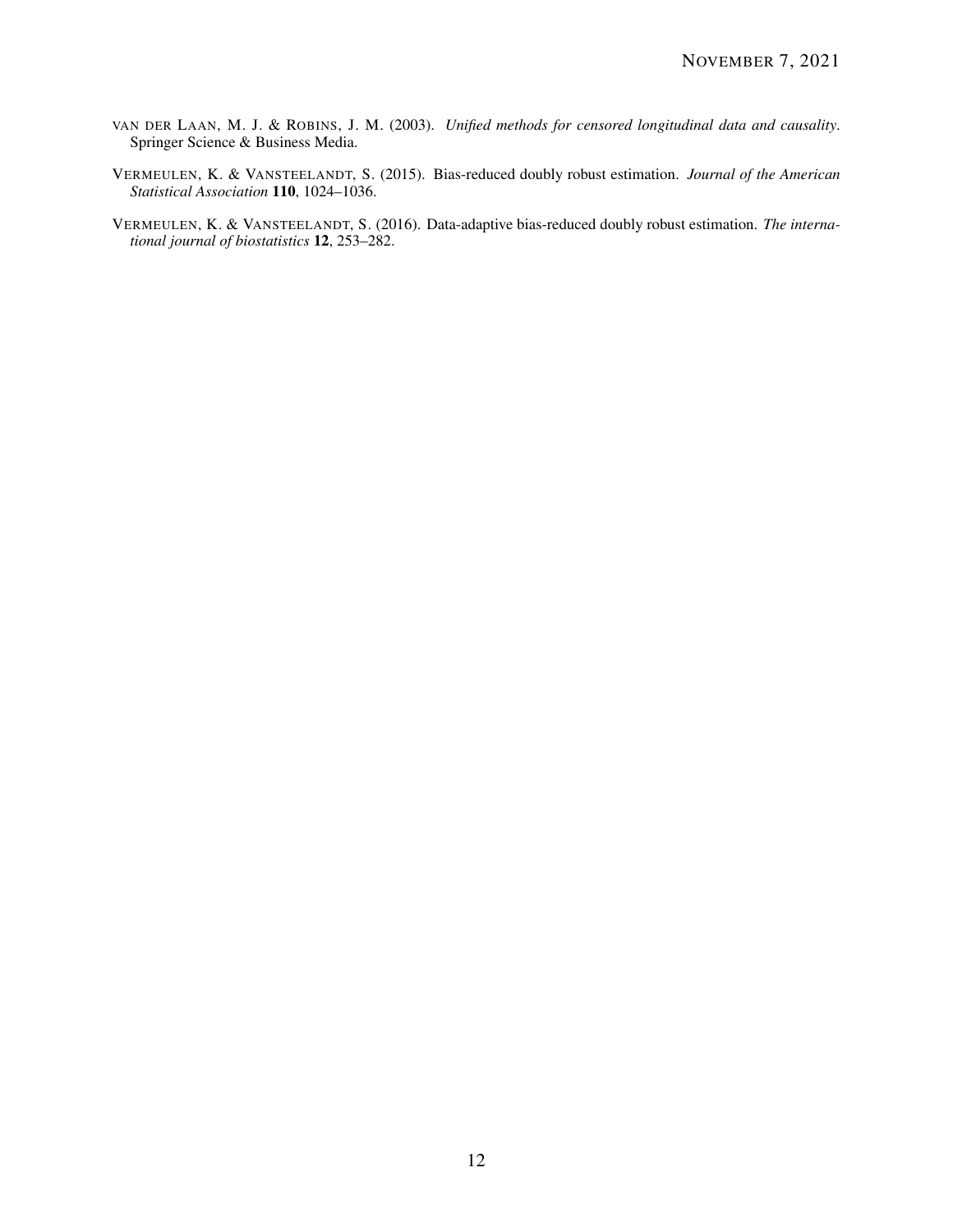# *Supplementary Materials for* NONPARAMETRIC INVERSE PROBABILITY WEIGHTED ESTIMATORS BASED ON THE HIGHLY ADAPTIVE LASSO

Ashkan Ertefaie Department of Biostatistics and Computational Biology, University of Rochester ashkan ertefaie@urmc.rochester.edu

Nima S. Hejazi Division of Epidemiology & Biostatistics, School of Public Health, and Center for Computational Biology, University of California, Berkeley nhejazi@berkeley.edu

Mark J. van der Laan Division of Epidemiology & Biostatistics, School of Public Health, and Department of Statistics, University of California, Berkeley laan@berkeley.edu

November 7, 2021

# S1 Theoretical results: Proofs of Lemma 1 and Theorem 1

*of Lemma 1.* For simplicity of notation, let  $G^{\dagger} = \logit G$ . Define a set of score functions generated by a path  $\{1 +$  $\epsilon h(s, j)$ } $\beta_{n, s, j}$  for a bounded vector *h* as

$$
S_h(G_{n,\lambda_n}) = \frac{d}{dG_{n,\lambda_n}^{\dagger}} L(G_{n,\lambda_n}^{\dagger}) \left\{ \sum_{(s,j)} h(s,j) \beta_{n,s,j} \phi_{s,j} \right\}.
$$

When  $L(\cdot)$  is the log-likelihood loss function,  $L(G) = A \log \left( \frac{G}{1-G} \right)$  $+ \log(1 - G)$  Thus,  $L(G^{\dagger}) = A \log G^{\dagger} +$  $\log(G^{\dagger}-1)$  and  $S_h(G) = (A - G_{n,\lambda_n}) \left\{ \sum_{(s,j)} h(s,j) \beta_{n,s,j} \phi_{s,j} \right\}$ . Let  $r(h, G_{n,\lambda_n}) = \sum_{(s,j)} h(s,j) |\beta_{n,s,j}|$ . For small enough  $\epsilon$ ,

$$
\sum_{(s,j)} |\{1 + \epsilon h(s,j)\}\beta_{n,s,j}| = \sum_{(s,j)} \{1 + \epsilon h(s,j)\} |\beta_{n,s,j}|
$$
  
= 
$$
\sum_{(s,j)} |\beta_{n,s,j}| + \epsilon r(h, G_{n,\lambda_n}).
$$

Hence, for any *h* satisfying  $r(h, G_{n,\lambda_n}) = 0$ , we have  $P_n S_h(G_{n,\lambda_n}) = 0$ .

Let  $D\{f, G_{n,\lambda_n}\} = f \cdot (A - G_{n,\lambda_n})$ , where *f* is a càdlàg function with a finite sectional variation norm, and let  $\tilde{f}$ be an approximation of *f* using the basis functions that satisfy condition (4). Then,  $D\{\tilde{f}, G_{n,\lambda_n}\}\in \{S_h(G_{n,\lambda_n})$ :  $||h||_{\infty} < \infty$ . Thus, there exists  $h^*$  such that  $D(\tilde{f}, G_{n,\lambda_n}) = S_{h^*}(G_{n,\lambda_n})$ ; however, for this particular choice of  $h^*$ ,  $r(h, G_{n,\lambda_n})$  may not be zero. Now, define h such that  $h(s, j) = h^*(s, j)$  for  $(s, j) \neq (s^*, j^*)$ ;  $\tilde{h}(s^*, j^*)$  is defined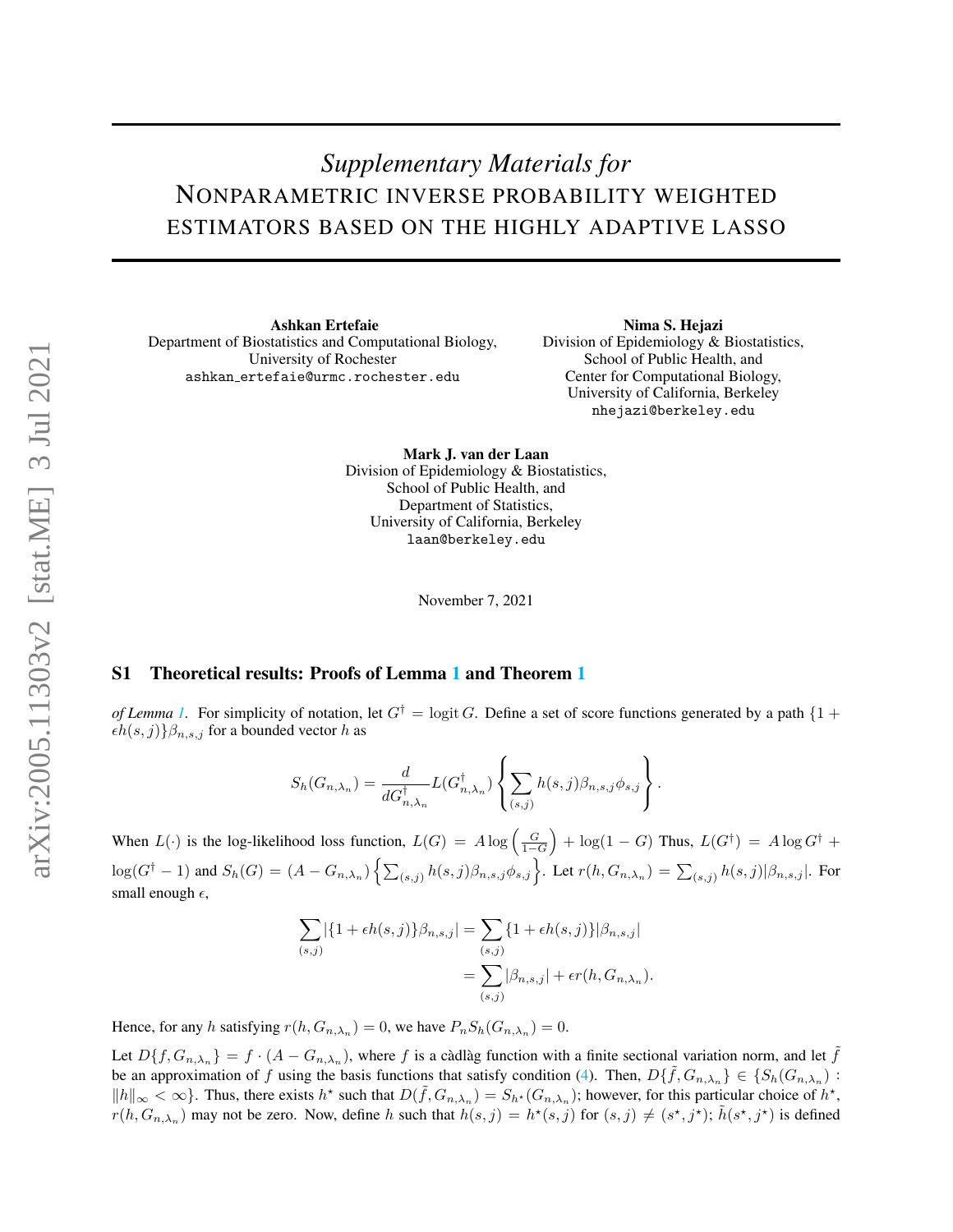such that

$$
\sum_{(s,j)\neq(s^*,j^*)} h^*(s,j)|\beta_{n,s,j}| + h(s^*,j^*)|\beta_{n,s^*,j^*}| = 0.
$$
\n(S1)

That is, *h* matches  $h^*$  everywhere but for a single point  $(s^*, j^*)$ , where it is forced to take a value such that  $r(h, G_{n,\lambda_n}) = 0$ . As a result, for such a choice of *h*,  $P_n S_h(G_{n,\lambda_n}) = 0$  by definition. Below, we show that  $P_nS_h(G_{n,\lambda_n})-P_nD\{\tilde{f}(W),G_{n,\lambda_n}\}=o_p(n^{-1/2})$  which then implies that  $P_nD\{\tilde{f}(W),G_{n,\lambda_n}\}=o_p(n^{-1/2})$ . We note that the choice of  $(s^*, j^*)$  is inconsequential.

$$
P_n S_h(G_{n,\lambda_n}) - P_n D\{\tilde{f}, G_{n,\lambda_n}\} = P_n S_h(G_{n,\lambda_n}) - P_n S_{h^*}(G_{n,\lambda_n})
$$
  
\n
$$
= P_n \left\{ \frac{d}{dG_{n,\lambda_n}^{\dagger}} L(G_{n,\lambda_n}^{\dagger}) \left[ \sum_{(s,j)} \{h(s,j) - h^*(s,j)\} \beta_{n,s,j} \phi_{s,j} \right] \right\}
$$
  
\n
$$
= P_n \left[ \frac{d}{dG_{n,\lambda_n}^{\dagger}} L(G_{n,\lambda_n}^{\dagger}) \{h(s^*,j^*) - h^*(s^*,j^*)\} \beta_{n,s^*,j^*} \phi_{s^*,j^*} \right]
$$
  
\n
$$
= P_n \left[ \frac{d}{dG_{n,\lambda_n}^{\dagger}} L(G_{n,\lambda_n}^{\dagger}) \kappa(s^*,j^*) \phi_{s^*,j^*} \right]
$$
  
\n
$$
= \kappa(s^*,j^*) P_n \left[ \frac{d}{dG_{n,\lambda_n}^{\dagger}} L(G_{n,\lambda_n}^{\dagger}) \phi_{s^*,j^*} \right],
$$

where the third equality follows from equation  $(S1)$  above with

$$
\kappa(s^\star, j^\star) = -\frac{\sum_{(s,j)\neq(s^\star, j^\star)} h^\star(s,j) |\beta_{n,s,j}|}{|\beta_{n,s^\star, j^\star}|} \beta_{n,s^\star, j^\star} - h^\star(s^\star, j^\star) \beta_{n,s^\star, j^\star}.
$$

Moreover,

$$
\left|\kappa(s^\star, j^\star)\right| \leq \sum_{(s,j)} |h^\star(s,j)\beta_{n,s,j}|.
$$

Assuming *f* has finite sectional variation norm, the *L*<sup>1</sup> norm of the coefficients approximating *f* will be finite which implies that  $\sum_{(s,j)} |h^*(s,j)\beta_{n,s,j}|$  is finite, and thus  $|\kappa(s^*,j^*)| = O_p(1)$ . Then,

$$
P_n S_h(G_{n,\lambda_n}) - P_n D(\tilde{f}, G_{n,\lambda_n}) = O_p\left(P_n \left[\frac{d}{dG_{n,\lambda_n}^{\dagger}} L(G_{n,\lambda_n}^{\dagger}) \phi_{s^*,j^*}\right]\right)
$$
  
=  $o_p(n^{-1/2}),$ 

where the last equality follows from the assumption that  $\min_{(s,j)\in\mathcal{J}_n} ||P_n \frac{d}{dG^{\dagger}}$  $\frac{d}{dG_{n,\lambda_n}^\dagger} L(G_{n,\lambda_n}^\dagger)(\phi_{s,j})\| = o_p(n^{-1/2})$  for  $L(\cdot)$  being log-likelihood loss. As  $P_n S_h(G_{n,\lambda_n}) = 0$ , it follows that  $P_n D(\tilde{f}, G_{n,\lambda_n}) = o_p(n^{-1/2})$ . Using this result, it may be shown that,  $P_n D(f, G_{n,\lambda_n}) = o_p(n^{-1/2})$  under mild assumptions as well. We have

$$
P_n D(\tilde{f}, G_{n,\lambda_n}) - P_n D(f, G_{n,\lambda_n}) = P_n(\tilde{f} - f) \left\{ \frac{d}{dG_{n,\lambda_n}^{\dagger}} L(G_{n,\lambda_n}^{\dagger}) \right\}
$$
  

$$
= P_n(\tilde{f} - f) \left\{ \frac{d}{dG_0^{\dagger}} L(G_0^{\dagger}) \right\} + P_n(\tilde{f} - f)(G_0 - G_{n,\lambda_n})
$$
  

$$
= o_p(n^{-1/2}) + (P_n - P_0)(\tilde{f} - f)(G_0 - G_{n,\lambda_n})
$$
  

$$
+ P_0(\tilde{f} - f)(G_0 - G_{n,\lambda_n})
$$
  

$$
= o_p(n^{-1/2}).
$$
 (S2)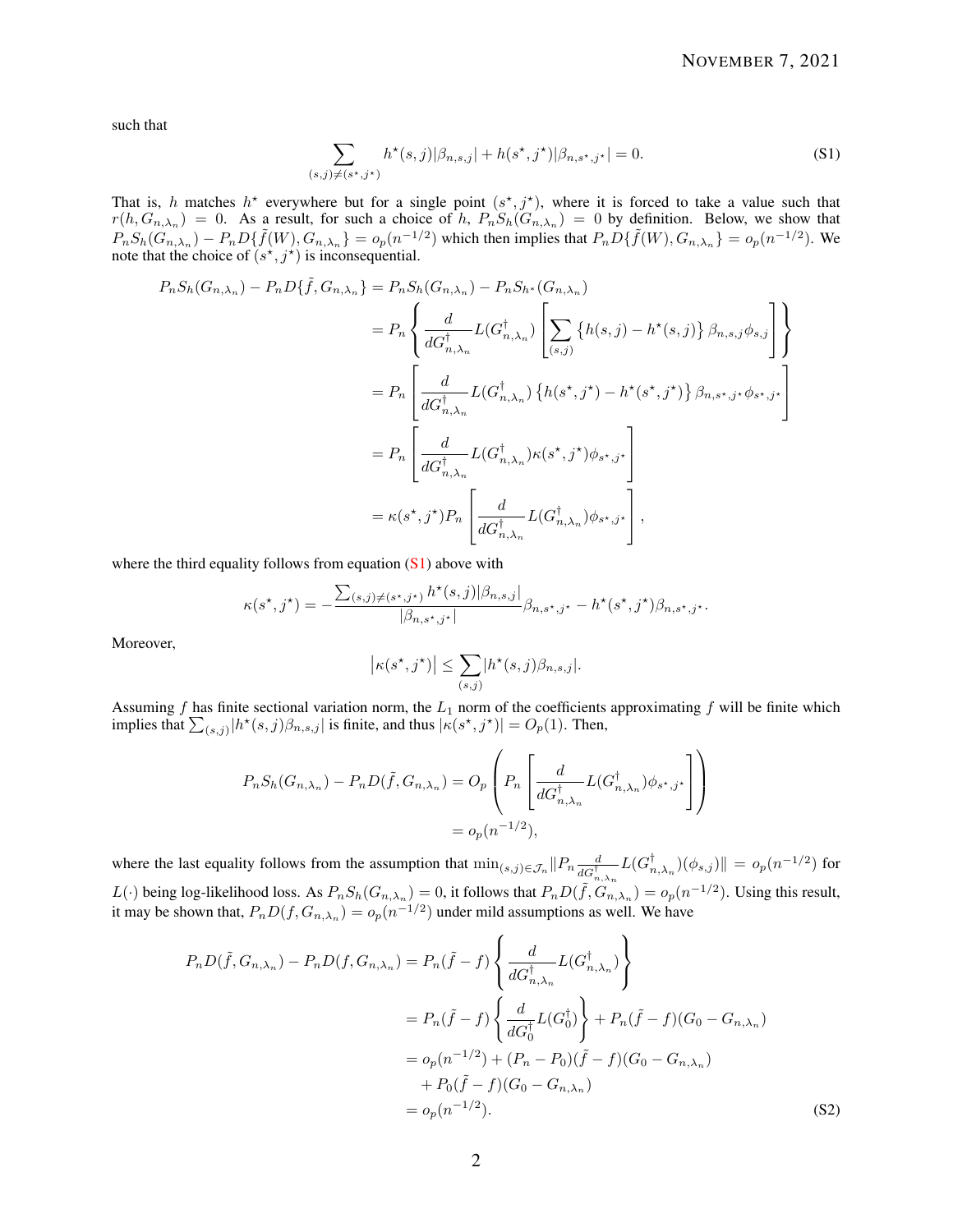In the third equality, we use standard empirical process theory, the fact that  $P_0\{f - \tilde{f}\}^2 \to 0$ , and a Donsker class assumption to show that

$$
P_n(\tilde{f} - f) \left\{ \frac{d}{dG_0^{\dagger}} L(G_0^{\dagger}) \right\} = (P_n - P_0)(\tilde{f} - f) \left\{ \frac{d}{dG_0^{\dagger}} L(G_0^{\dagger}) \right\}
$$

$$
= o_p(n^{-1/2}).
$$

The last equality (S2) follows from the convergence rate of the highly adaptive lasso estimate (i.e.,  $||G_0-G_{n,\lambda_n}||_{2,P_0} =$  $o_p(n^{-1/4})$  and the rate assumption  $||f - \tilde{f}||_2$ ,  $P_0 = O_p(n^{-1/4})$ .

*of Theorem 1.* By definition, we have

$$
\Psi(P_n, G_{n,\lambda_n}) - \Psi(P_0, G_0) = \{\Psi(P_n, G_{n,\lambda_n}) - \Psi(P_n, G_0)\} + \{\Psi(P_n, G_0) - \Psi(P_0, G_0)\}.
$$

The term  $\Psi(P_n, G_0)$  corresponds to an inverse probability weighted estimator with known *G*; thus, it is asymptotically linear with influence function  $U_{G_0}(\psi_0) = (AY/G_0) - \psi_0$  for  $\psi_0 = \Psi(P_0)$ . The term in the first bracket requires further attention, as it involves an estimate of the nuisance functional parameter. This term may be expressed as

$$
\Psi(P_n, G_{n,\lambda_n}) - \Psi(P_n, G_0) = P_n \left\{ U_{G_{n,\lambda_n}}(\Psi) - U_{G_0}(\Psi) \right\}
$$
  
=  $(P_n - P_0) \left\{ U_{G_{n,\lambda_n}}(\Psi) - U_{G_0}(\Psi) \right\} + P_0 \left\{ U_{G_{n,\lambda_n}}(\Psi) - U_{G_0}(\Psi) \right\}$   
=  $o_p(n^{-1/2}) + P_0 \left\{ U_{G_{n,\lambda_n}}(\Psi) - U_{G_0}(\Psi) \right\}$ 

The last equality follows from the assumption that *G*<sup>0</sup> has finite sectional variation norm which implies that  ${U_{G_{n,\lambda_n}}(\Psi) - U_{G_0}(\Psi)}$  also has finite sectional variation norm. By using standard empirical process theory and a Donsker class assumption, we have  $(P_n - P_0) \{U_{G_{n,\lambda_n}}(\Psi) - U_{G_0}(\Psi)\} = o_p(n^{-1/2})$ . Define  $D_{CAR}(Q_0, G_0, G_{n,\lambda_n}) =$  $Q_0(1, w) \left( \frac{A - G_{n,\lambda_n}}{G_0} \right)$ ; then, the last term on the right-hand side of the equation above may be expressed

$$
P_0 \left\{ U_{G_{n,\lambda_n}}(\Psi) - U_{G_0}(\Psi) \right\} = P_0 \left\{ G_0 Q_0(1) \left( \frac{G_0 - G_{n,\lambda_n}}{G_{n,\lambda_n} G_0} \right) \right\}
$$
  
\n
$$
= P_0 \left\{ Q_0(1) \left( \frac{G_0 - G_{n,\lambda_n}}{G_0} \right) \right\} + P_0 \left\{ \frac{Q_0(1)}{G_{n,\lambda_n}} \left( G_0 - G_{n,\lambda_n} \right)^2 \right\}
$$
  
\n
$$
= P_0 \left\{ Q_0(1) \left( \frac{G_0 - G_{n,\lambda_n}}{G_0} \right) \right\} + o_p(n^{-1/2})
$$
  
\n
$$
= -(P_n - P_0) \left\{ D_{\text{CAR}}(Q_0, G_0, G_{n,\lambda_n}) \right\} - P_n \left\{ D_{\text{CAR}}(Q_0, G_0, G_{n,\lambda_n}) \right\}
$$
  
\n
$$
+ o_p(n^{-1/2})
$$
  
\n
$$
= -(P_n - P_0) \left\{ D_{\text{CAR}}(P_0) \right\} - P_n \left\{ D_{\text{CAR}}(Q_0, G_0, G_{n,\lambda_n}) \right\}
$$
  
\n
$$
+ o_p(n^{-1/2}),
$$

where  $D_{\text{CAR}}(P_0) = Q_0(1, w) \left( \frac{A - G_0}{G_0} \right)$  . The third equality follows from the convergence rate of the highly adaptive lasso estimator (i.e.,  $||G_0 - G_{n,\lambda_n}||_2 = o_p(n^{-1/4})$ ) (van der Laan, 2017). The last equality follows from the Donsker class condition, yielding  $(P_n - P_0) \{ D_{\text{CAR}}(P_0) - D_{\text{CAR}}(Q_0, G_0, G_{n,\lambda_n}) \} = o_p(n^{-1/2})$ . Applying Lemma 1 with  $f = Q_0(1, w)/G_0$ , it readily follows that  $P_n\left\{D_{\text{CAR}}(Q_0, G_0, G_{n, \lambda_n})\right\} = o_p(n^{-1/2})$ .

Finally, gathering all of the above terms, we have

$$
\Psi(P_n, G_{n,\lambda_n}) - \Psi(P_0, G_0) = (P_n - P_0) \{ U_{G_0}(\Psi) - D_{\text{CAR}}(P_0) \} + o_p(n^{-1/2}),
$$

where  $U_{G_0}(\Psi) = (AY/G_0) - \Psi$ . Further, the canonical gradient of  $\Psi$  at *P* is given by

$$
D^{\star}(P) = U_G(\Psi) - \prod \{ U_G(\Psi) \mid T_{\text{CAR}} \}.
$$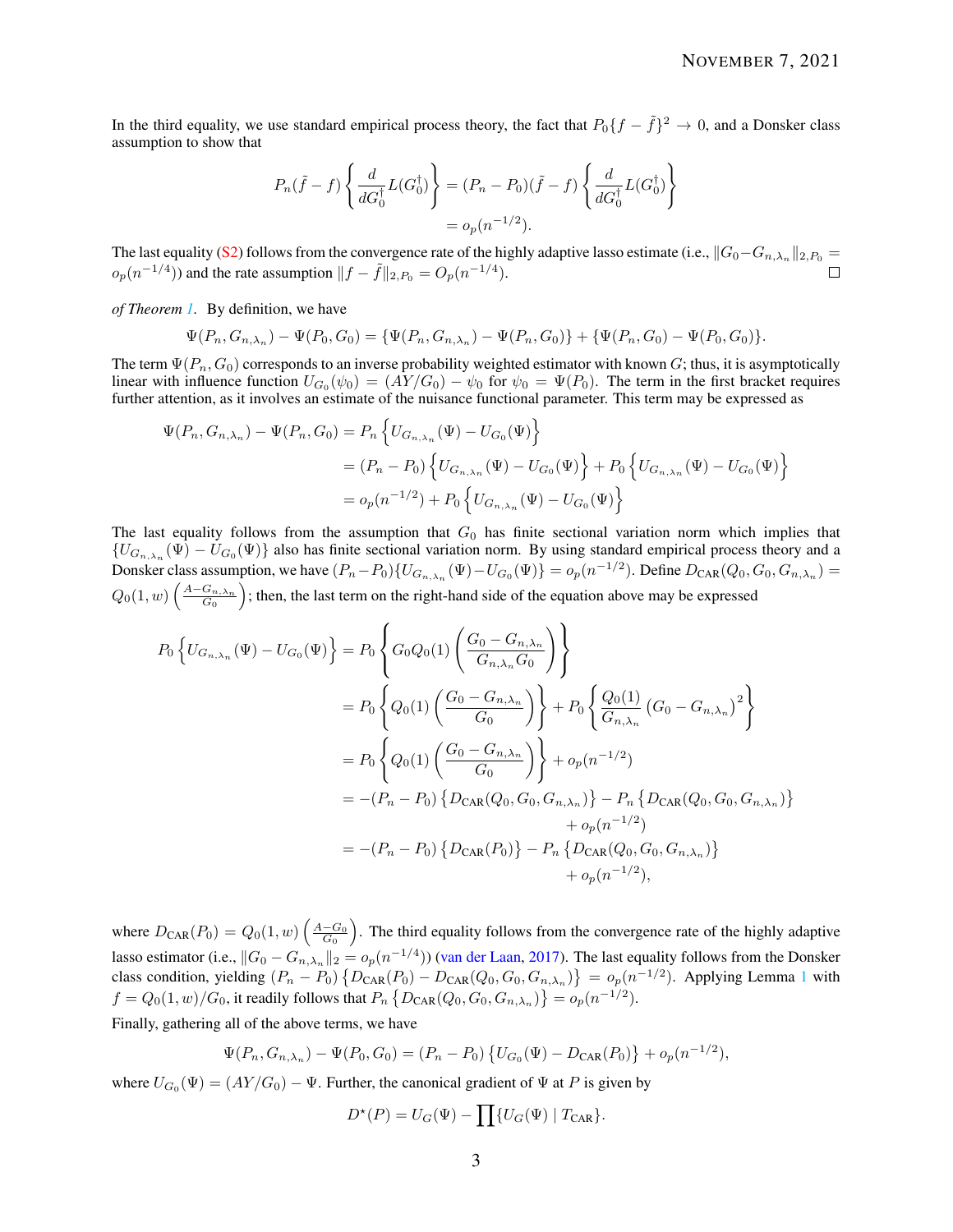$\Box$ 

Following van der Laan & Robins (2003),  $\prod \{U_G(D^F) \mid T_{CAR}\}$  is given by  $\mathbb{E}\{U_G(O, \Psi) \mid A = a, W\}$  –  $\mathbb{E}\{U_G(O,\Psi) \mid W\}$ , which may be expressed as

$$
D_{\text{CAR}}(P) = \frac{A - G(A \mid W)}{G(A \mid W)} Q(1, W).
$$

This completes the proof, establishing the asymptotic linearity and efficiency of our proposed estimators.

**Theorem 2.** Let  $G_{n,\lambda_n}$  be a cross-fitted highly adaptive lasso estimator of  $G_0$  using bound on the  $L_1$ -norm equal *to λn, where λ<sup>n</sup> is a data-dependent parameter chosen to satisfy condition (4). Under the positivity assumption and* Assumption 2, the estimator  $\hat{\psi}^{cf} = \Psi(P^1_{n,v},G_{n,\lambda_n})$  will be asymptotically efficient with influence function

$$
\hat{\psi}^{cf} - \psi_0 = P_n \{ U_{G_0}(\Psi) - D_{CAR}(P_0) \} + o_p(n^{-1/2}),
$$

*where*  $\psi_0 = \Psi(P_0)$ *.* 

*Proof.* Define the cross-fitted inverse probability weighted estimator  $\hat{\Psi}(P^1_{n,v}, G_{n,\lambda})$  is defined as the solution to  $\frac{1}{V} \sum_{v=1}^{V} P_{n,v}^1 U_{G_{n,\lambda,v}}(\Psi) = 0$ , where  $G_{n,\lambda,v}(A \mid W)$  is the estimate of  $G_0(A \mid W)$  applied to the training sample  $V \subseteq v=1, n, v \in G_{n,\lambda,v}(x) = 0$ , where  $\bigcup_{n,\lambda,v}(1, |W|)$  is the estimate of  $\bigcup_{n=1}^{\infty} (I_n, |W|)$  applied to the training sample for the  $v^{\text{th}}$  sample split for a given  $\lambda$ . Moreover, by Lemma 1, for any given  $v$ ,  $P_{n,v$ Thus, for any finite  $V$ ,  $\frac{1}{V} \sum_{v=1}^{V} P_{n,v}^1 D_{CAR}(G_{n,\lambda,v}, Q_0) = o_p(n^{-1/2})$ . Let  $D^*(G, Q, \psi) = U_G(\psi) - D_{CAR}(G, Q)$  be the efficient influence function. Then,

$$
\hat{\psi} - \psi_0 = -\frac{1}{V} \sum_{v=1}^{V} P_0 D^{\star} (G_{n,\lambda,v}, Q_0, \hat{\psi})
$$
  
\n
$$
= \frac{1}{V} \sum_{v=1}^{V} (P_{n,v}^1 - P_0) D^{\star} (G_{n,\lambda,v}, Q_0, \hat{\psi}) - \frac{1}{V} \sum_{v=1}^{V} P_{n,v}^1 D^{\star} (G_{n,\lambda,v}, Q_0, \hat{\psi})
$$
  
\n
$$
= \frac{1}{V} \sum_{v=1}^{V} (P_{n,v}^1 - P_0) D^{\star} (G_{n,\lambda,v}, Q_0, \hat{\psi}) + o_p(n^{-1/2}).
$$

Conditioning on the training sample, the term  $\frac{1}{V} \sum_{v=1}^{V} (P_{n,v}^1 - P_0) D^*(G_{n,\lambda,v}, Q_0, \hat{\psi})$  is an empirical mean of meanzero random variables. Thus, under consistency of the estimator  $G_{n,\lambda}$  and the positivity assumption, for any given fold *v*, it follows that  $(P_{n,v}^1 - P_0)D^*(G_{n,\lambda,v}, Q_0, \hat{\psi}) \rightsquigarrow N(0, \mathbb{V}\{D^*(G_0, Q_0, \psi_0)\}).$  $\Box$ 

# S2 Additional Simulation Studies

To further evaluate the performance of our proposed procedures, we interrogate our estimators in three additional sets of simulation studies. In each scenario, we compare five variants of our inverse probability weighted estimators to an alternative unadjusted estimator that considers only  $EY$  in the treatment group (i.e.,  $A = 1$ ). The inverse probability weighted estimators are constructed using varied selectors for the highly adaptive lasso estimator of the propensity score, including

- (i) global cross-validation to choose the  $L_1$ -norm;
- (ii) undersmoothing with minimization of the cross-validated mean of  $D_{CAR}$  (as per equation 5), with and without *κ*-truncation; and
- (iii) solving the cross-validated score-based criterion arising (from equation 6), with and withou *κ*-truncation.

Each of the inverse probability weighted estimators was constructed using 5-fold cross-fitting, as discussed in Section 4.1. In the sequel, we consider scenarios across which the true treatment assignment mechanism ranges from randomization to a complex function of the covariates *W*.

In the first scenario, the treatment assignment mechanism is randomized, such that the baseline covariates have no impact on the probability of receiving treatment. In the second scenario, we consider a treatment assignment mechanism that includes interaction terms between baseline covariates and in which the positivity assumption strongly holds. In the third and final scenario, we consider a treatment mechanism that includes interaction terms between baseline covariates and in which the probability of receiving treatment is extremely low for certain strata of the covariates *W*.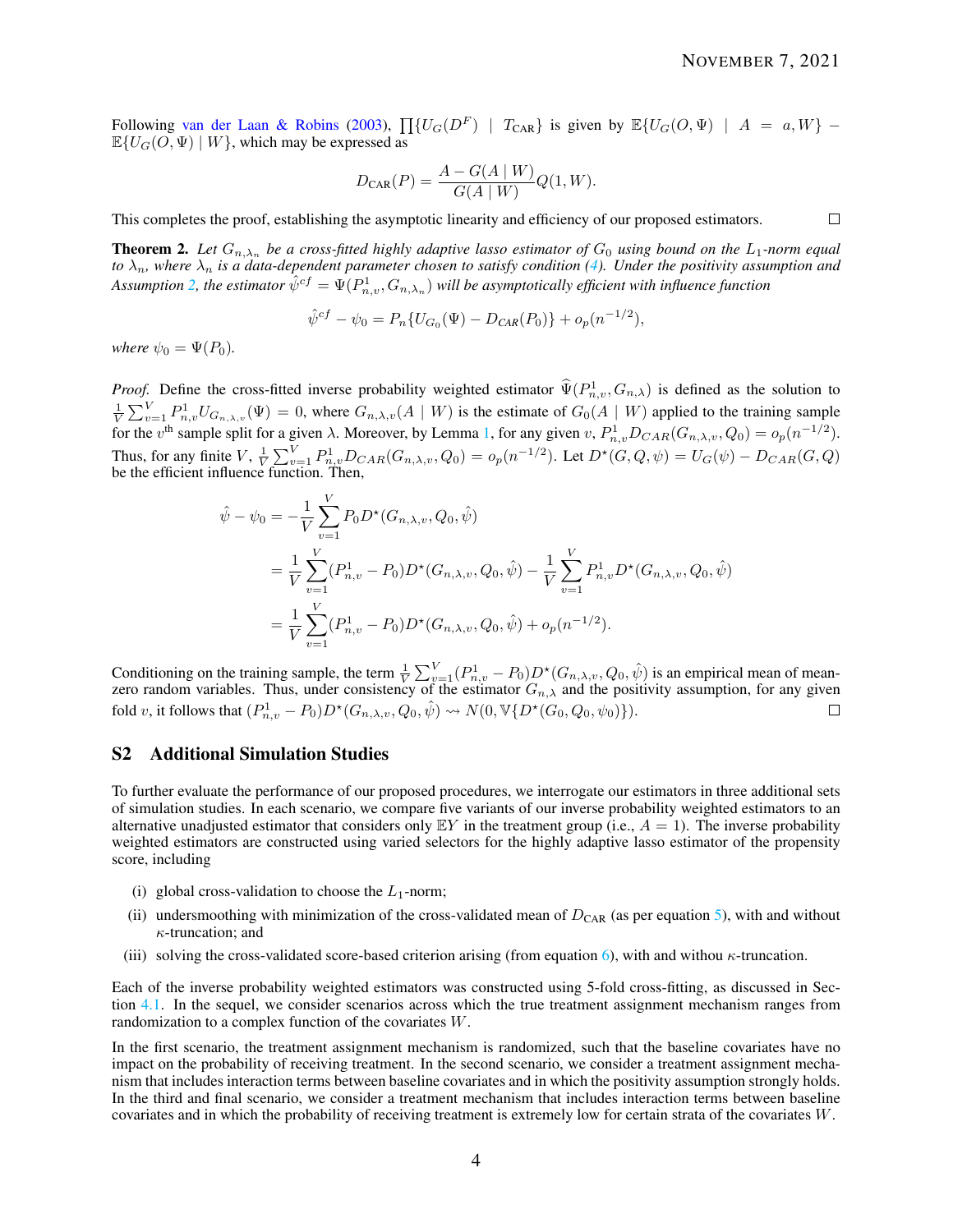In all sets of simulation studies, we consider estimation of  $\Psi(P_0) = \mathbb{E}_{P_0} \{Y(1)\}$ , the counterfactual mean for having received treatment. In each scenario, *n* independent and identically distributed observations were drawn from the given data-generating mechanism, for each of the sample sizes  $n \in \{100, 400, 900, 1600\}$ . Throughout,  $\epsilon \sim \text{Normal}(\mu = 0, \sigma = 0.1)$  and  $\expit(x) = \{1 + \exp(-x)\}^{-1}$ . Each of the estimators is compared in terms of their raw (unscaled) bias, scaled (by  $n^{1/2}$ ) bias, scaled (by *n*) mean squared error, and the coverage of 95% Wald-style confidence intervals. For each sample size, the experiment was repeated between 200 and 500 times, with estimator performance evaluated by aggregation across these repetitions. All numerical experiments were performed using the R language and environment for statistical computing (R Core Team, 2020).

### S2.1 Simulation #1: Randomized controlled trial

We evaluate the inverse probability weighted estimators based on data from the following data-generating mechanism: *W*<sub>1</sub> ∼ Uniform(0.2, 0.8),  $W_2$  ∼ Bernoulli( $p = 0.3$ ); *A* | *W* ∼ Bernoulli( $p = 0.5$ ); and *Y* | *A, W* = *A* · (*W*<sub>1</sub> +  $W_2 + W_1 \cdot W_2 + (1 - A) \cdot W_1 + \epsilon$ . The true value of the target parameter was numerically approximated,  $\psi_0 = 0.95$ . In this setting, it is expected that the unadjusted estimator be unbiased, with mean squared error low enough that confidence intervals attain the nominal coverage rate. By contrast, the undersmoothing-based estimators would be expected to show low bias, with (scaled) mean squared error tending to the efficiency bound. A comparison of the relative performance of the inverse probability weighted estimators is presented in Figure S1.



Figure S1: Relative performance of a simple unadjusted estimator and cross-fitted inverse probability weighted estimators based on the undersmoothing selectors and the cross-validation selector, in a randomized controlled trial.

Of the six estimators, all show negligible bias regardless of sample size. The undersmoothing-based estimators that select the highly adaptive lasso propensity score fit to minimize the cross-validated mean of *D*<sub>CAR</sub> provide the best performance. In particular, the truncated variant of this estimator (green triangle) uniformly achieves the lowest bias, has scaled mean squared error nearest the efficiency bound, and results in confidence intervals that cover at the nominal rate across all sample sizes. The non-truncated variant of this estimator (red triangle) has the next lowest scaled mean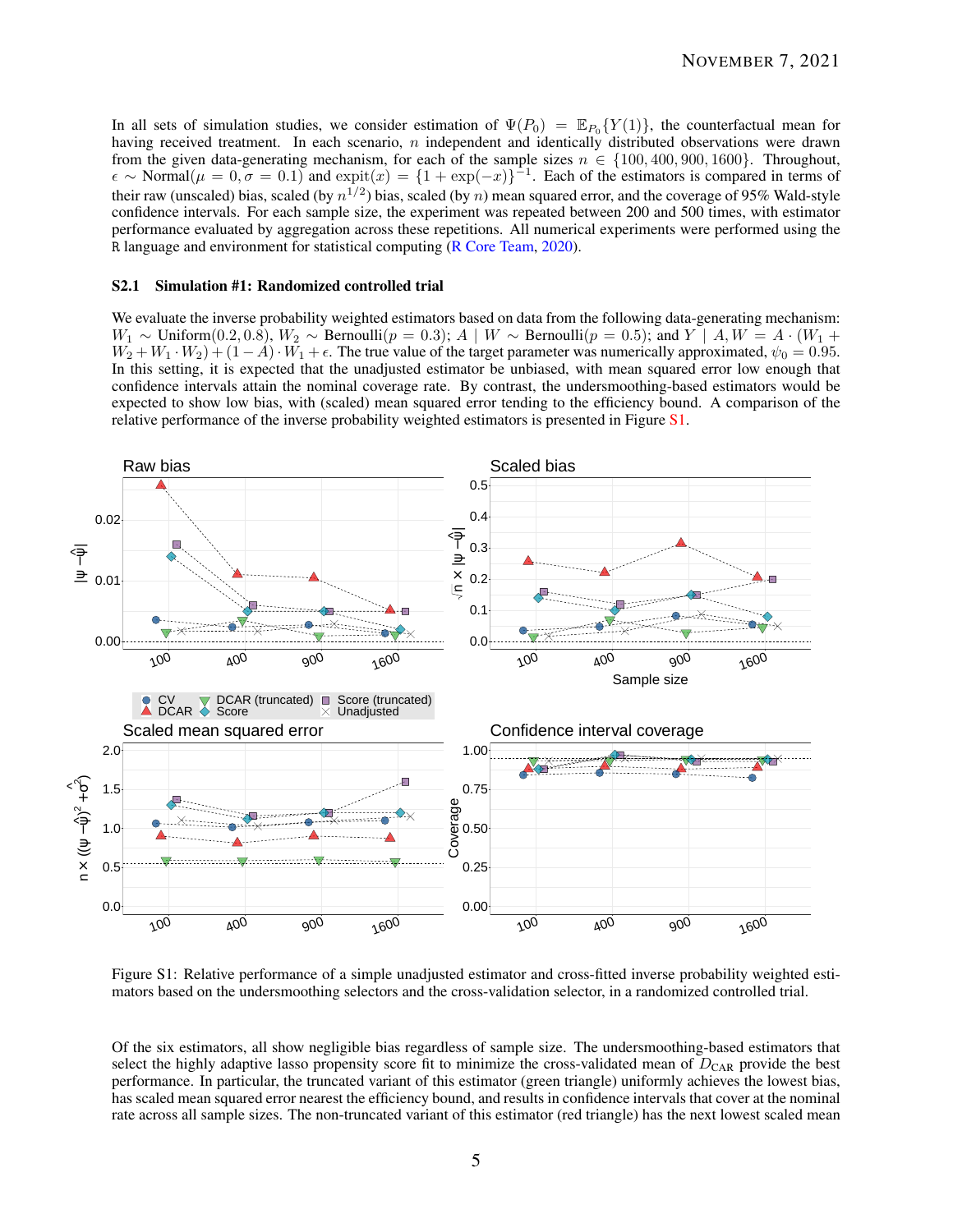squared error but appears to suffer from a finite-sample bias that compromises the coverage of its resultant confidence intervals.

The inverse probability weighted estimator that relies upon the cross-validation selector (dark purple circle) has negligible bias, but fails to achieve the efficiency bound or produce confidence intervals covering at the nominal rate; thus, we conjecture its loss of efficiency to be due to a comparatively increased variance. The estimator using the scorebased selector without truncation (cyan diamond) displays higher bias and lower efficiency than the highly adaptive lasso-based estimator using the truncated *D*<sub>CAR</sub> selector, but this is not surprising, as our simulation experiments reported in Section 5 showed similarly compromised performance in relatively small samples. Interestingly, the variant with truncation (purple square) displays compromised performance (unlike in the case of the  $D_{\text{CAR}}$  selector), causing an asymptotic bias that sharply degrades its efficiency. As expected, the unadjusted estimator ("x") shows negligible bias but makes a different bias-variance tradeoff than the undersmoothing-based estimators. In particular, the unadjusted estimator displays similar scaled mean squared error to the estimator based on the cross-validation selector. Altogether, our findings suggest that choosing the highly adaptive lasso estimator that minimizes the  $D_{\text{CAR}}$  term of the efficient influence function equation while (allowing a degree of truncation) yields inverse probability weighted estimators that are unbiased and more efficient than their standard counterparts in these relatively limited sample sizes.

## S2.2 Simulation #2: Observational study without positivity violations

In this setting, we evaluate the estimators based on data from the following data-generating mechanism: *W*<sup>1</sup> ∼ Uniform(0.2, 0.8),  $W_2 \sim$  Bernoulli( $p = 0.6$ );  $A \mid W \sim$  Bernoulli( $p = \exp(t(2W_1-W_2-W_1\cdot W_2))$ ; and  $Y \mid A, W =$  $A \cdot (W_1 + W_2 + W_1 \cdot W_2) + (1 - A) \cdot W_1 + \epsilon$ . By numerical approximation, the true value of the target parameter was found to be  $\psi_0 = 1.40$ . The treatment mechanism of this data-generating process is not subject to positivity violations, with the probability of receiving treatment conditional on covariates being bounded in [0*.*31*,* 0*.*83]. In this setting, it would be expected that the unadjusted estimator would be quite biased, with mean squared error growing with sample size and confidence interval coverage approaching zero. By contrast, the undersmoothing-based estimators would be expected to show low bias, with mean squared error asymptotically tending to the efficiency bound. The estimator based on the global cross-validation selector would also be expected to perform poorly in terms of both bias and efficiency. The performance of the inverse probability weighted estimators is compared in Figure S2.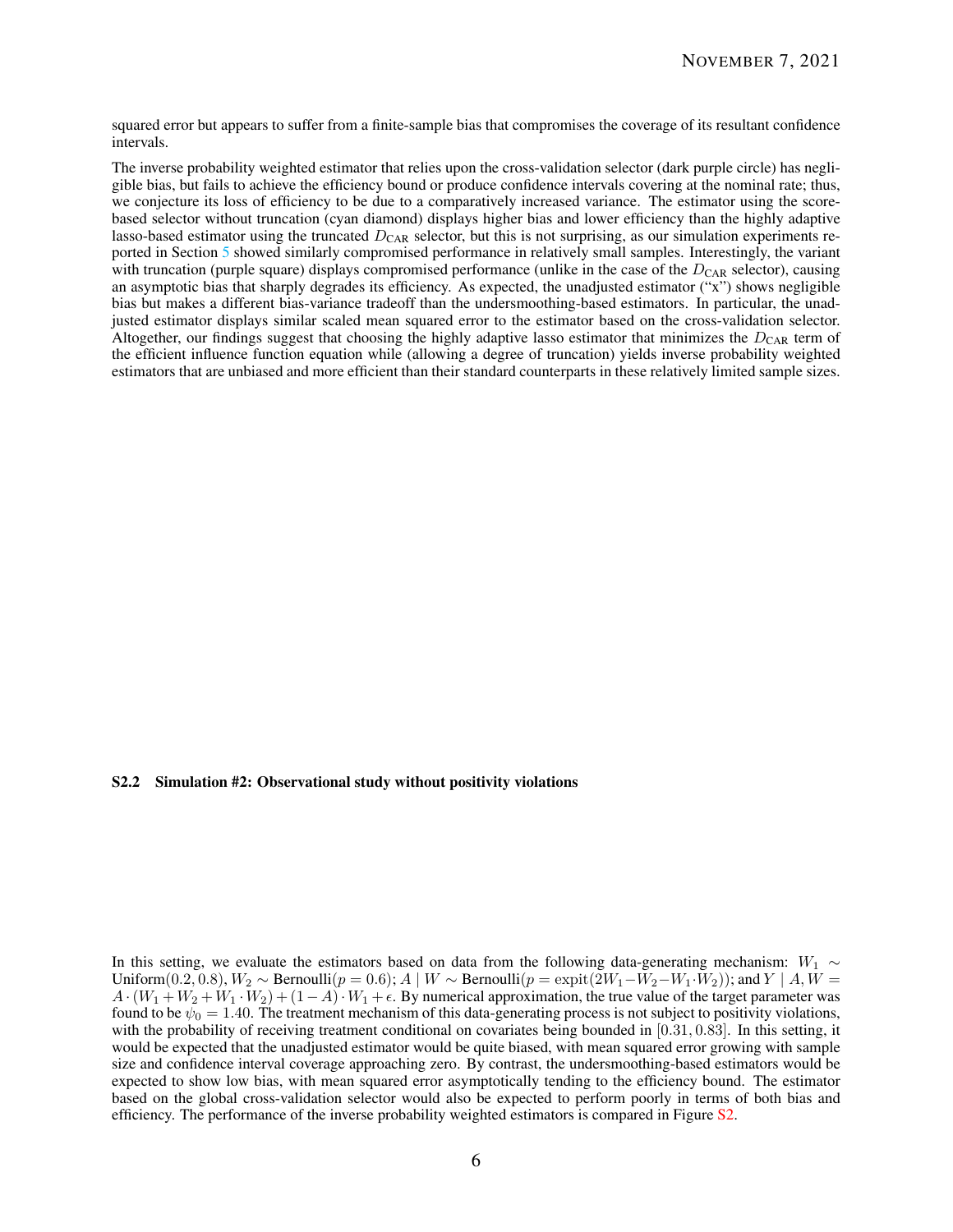

Figure S2: Relative performance of a simple unadjusted estimator and cross-fitted inverse probability weighted estimators based on the undersmoothing selectors and the cross-validation selector, in an observational study without positivity violations in the treatment mechanism.

Examination of Figure S2 reveals that all four of the undersmoothing-based estimators display desirable performance. As expected, the estimators based on minimization of  $D_{CAR}$  (red/green triangles) provide the best finite-sample performance. As truncation makes no apparent difference between these two estimator variants, we conjecture that the truncation selector opts to avoid truncation, which is desirable in a setting without positivity violations. The inverse probability weighted estimator constructed from the score-based selector without truncation (cyan diamond) achieves comparable performance, with very low bias and scaled mean squared error stabilizing slightly above the efficiency bound. Importantly, this estimator was not necessarily expected to provide desirable finite-sample performance but does indeed do so, illustrating that our undersmoothing-based estimators would have provided a viable option even without knowledge of the exact form of the efficient influence function equation. The truncated variant of this estimator (purple square) exhibits performance similar to its non-truncated counterpart in smaller samples ( $n \in \{100, 400\}$ ) but appears to make a suboptimal tradeoff in larger samples, with slightly higher bias and confidence intervals failing to cover at the nominal rate.

Still, three of the undersmoothing-based estimator variants allow the construction of confidence intervals that cover at (nearly) the nominal rate, regardless of sample size. By comparison, the estimator based on global cross-validation (dark purple circle) displays considerable bias and mean squared error, both increasing with sample size. Interestingly, the scaled bias of this estimator appears to stabilize with increasing sample size; this consistency suggests that the resultant estimator is asymptotically linear, though it fails to be efficient. Confidence intervals based on this estimator display very poor coverage, which decreases sharply with sample size. As expected, the unadjusted estimator ("x") fares poorly — that is, it displays a diverging bias, with similarly increasing mean squared error, and confidence interval coverage that decreases to nearly zero by *n* = 400. These results speak favorably of our proposed undersmoothing-based estimators, showing that they may succesfully be used to construct unbiased and efficient estimators in observational studies in which the treatment mechanism is not a simple linear function of baseline covariates.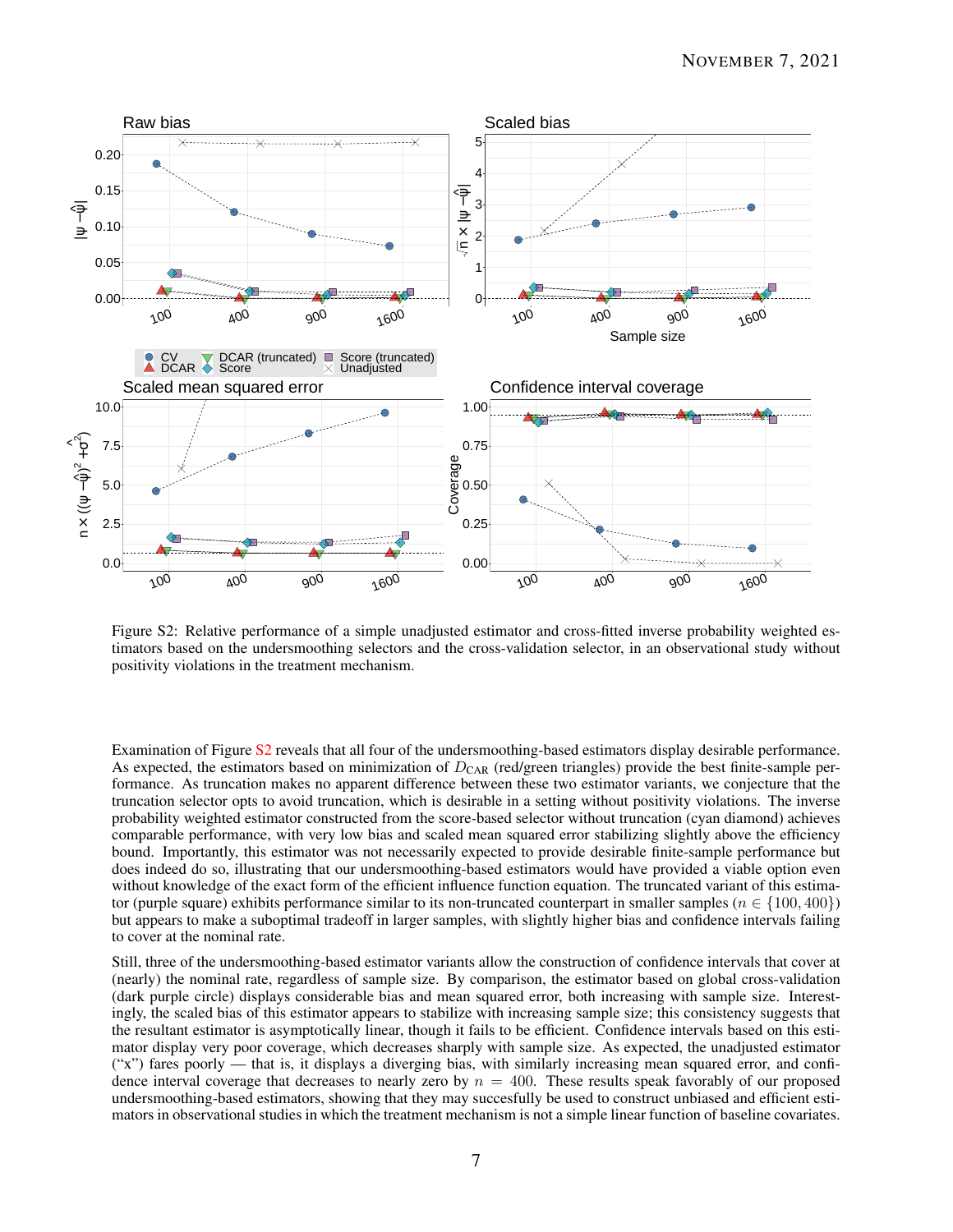## S2.3 Simulation #3: Observational study with near-positivity violations

In this setting, we evaluate the estimators based on data from the following data-generating mechanism: *W*<sup>1</sup> ∼ Uniform(0,0.6),  $W_2$  ∼ Bernoulli( $p = 0.05$ );  $A \parallel W \sim \text{Bernoulli}(p = \text{expit}(2W_1 - 4W_2 + W_1 \cdot W_2)$ ); and *Y* | *A, W* =  $A \cdot (W_1 + W_2) + (1 - A) \cdot W_1 + \epsilon$ . Numerical approximation was used to ascertain the true value of the target parameter:  $\psi_0 = 0.35$ . The treatment mechanism of this data-generating process is subject to positivity violations, with the probability of receiving treatment conditional on covariates having a minimum of 0*.*018. The unadjusted estimator would be expected to be quite biased, with mean squared error growing with sample size and confidence interval coverage converging to zero asymptotically. By contrast, the undersmoothing-based estimators would be expected to show low bias, with mean squared error asymptotically tending to the efficiency bound. Such expectations might be particularly true of the truncated *D*<sub>CAR</sub>-based estimator variant, which may cope better with the presence of destabilizing positivity violations. The estimator based on global cross-validation would also be expected to perform poorly, failing to select an *L*1-norm appropriate for constructing an asymptotically linear estimator. The performance of the inverse probability weighted estimators is presented in Figure S3.



Figure S3: Performance of the unadjusted estimator and cross-fitted inverse probability weighted estimators based on the undersmoothing selectors and the cross-validation selector, in an observational study with positivity violations in the treatment mechanism.

Most estimator variants perform quite poorly in this setting, though this is expected of inverse probability weighted estimators. Since the treatment mechanism includes severely destabilizing positivity violations, the inverse probability of treatment weights can tend to very large values for a subset of observed units, leading to bias and inefficiency in all estimators that consistently estimate the propensity score. As expected, the unadjusted estimator ("x") and the estimator based on global cross-validation (dark purple circle) display the worst performance, with asymptotically increasing bias and mean squared error as well as confidence interval coverage tending to zero. By comparison, the undersmoothing-based estimators perform better, though not as well as might be desirable. In particular, the undersmoothing-based estimator variant minimizes the cross-validated mean of  $D_{\text{CAR}}$  and utilizes truncation (green triangle) displays an asymptotically increasing bias, suggesting that an optimal choice of the truncation parameter *κ*